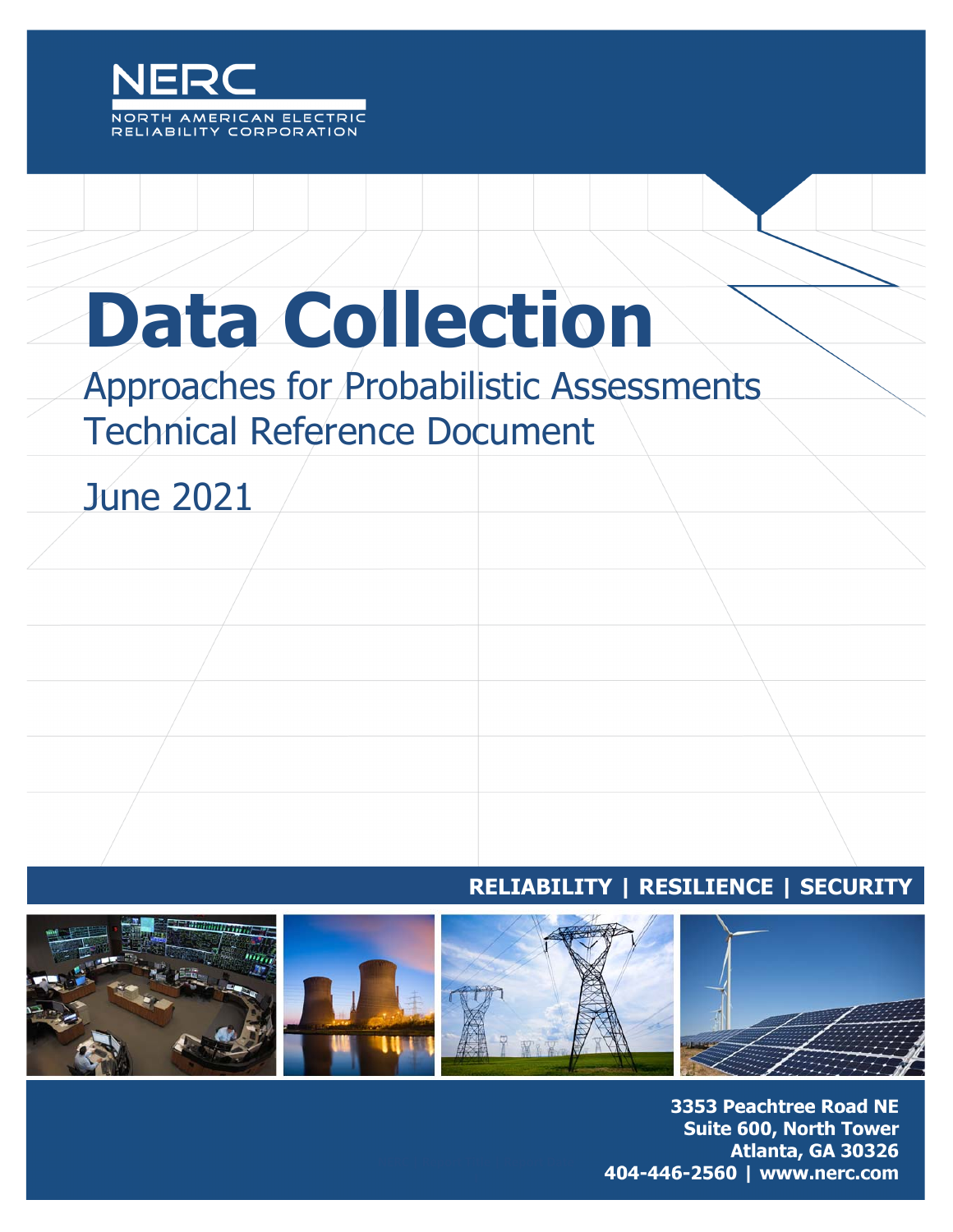# **Table of Contents**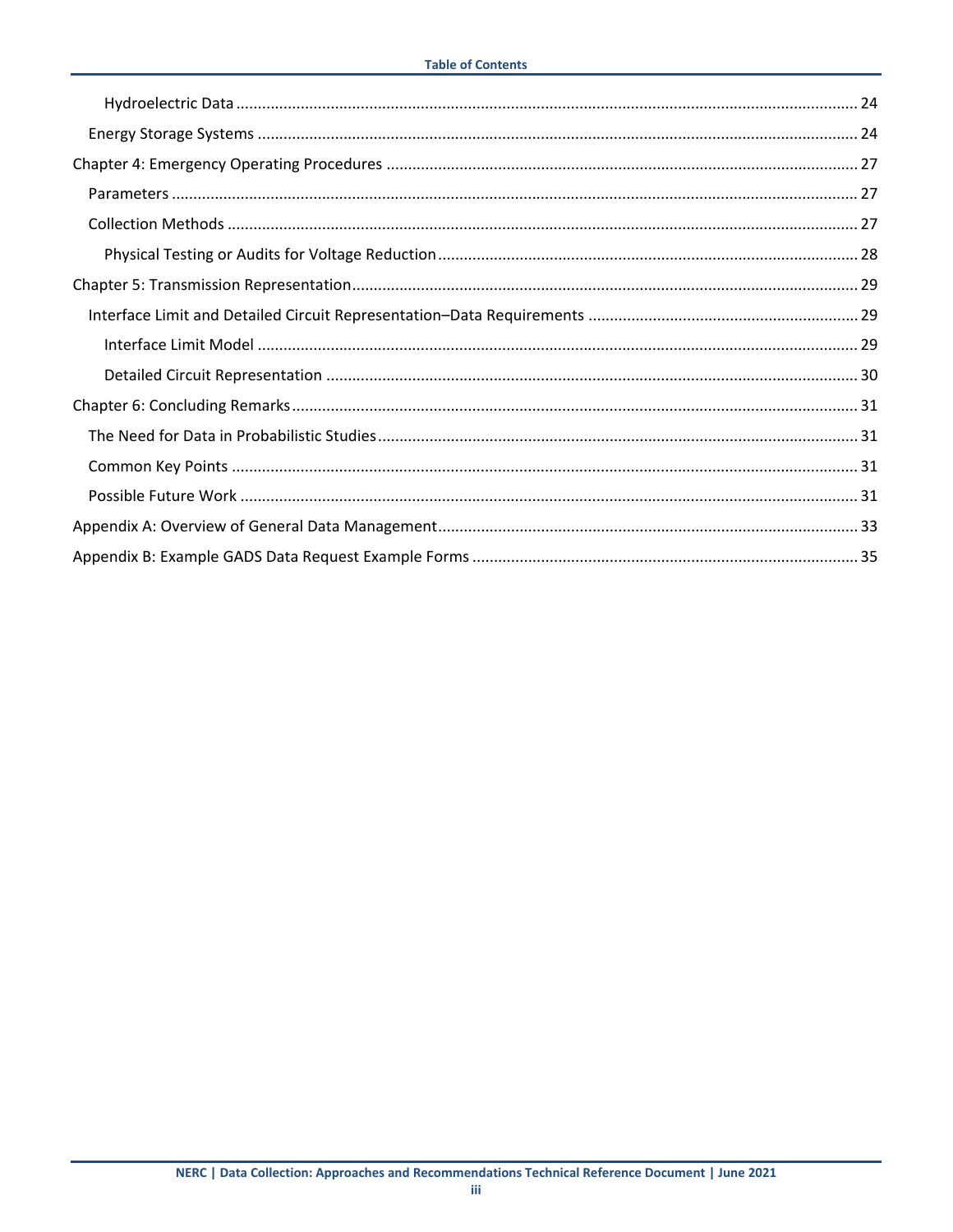## <span id="page-3-0"></span>**Preface**

Electricity is a key component of the fabric of modern society and the Electric Reliability Organization (ERO) Enterprise serves to strengthen that fabric. The vision for the ERO Enterprise, which is comprised of the North American Electric Reliability Corporation (NERC) and the six Regional Entities (RE), is a highly reliable and secure North American bulk power system (BPS). Our mission is to assure the effective and efficient reduction of risks to the reliability and security of the grid.

> Reliability | Resilience | Security *Because nearly 400 million citizens in North America are counting on us*

The North American BPS is made up of six RE boundaries as shown in the map and corresponding table below. The multicolored area denotes overlap as some load-serving entities participate in one RE while associated Transmission Owners/Operators participate in another.



| <b>MRO</b>      | <b>Midwest Reliability Organization</b>     |
|-----------------|---------------------------------------------|
| <b>NPCC</b>     | <b>Northeast Power Coordinating Council</b> |
| <b>RF</b>       | ReliabilityFirst                            |
| <b>SERC</b>     | <b>SERC Reliability Corporation</b>         |
| <b>Texas RE</b> | <b>Texas Reliability Entity</b>             |
| <b>WECC</b>     | <b>WECC</b>                                 |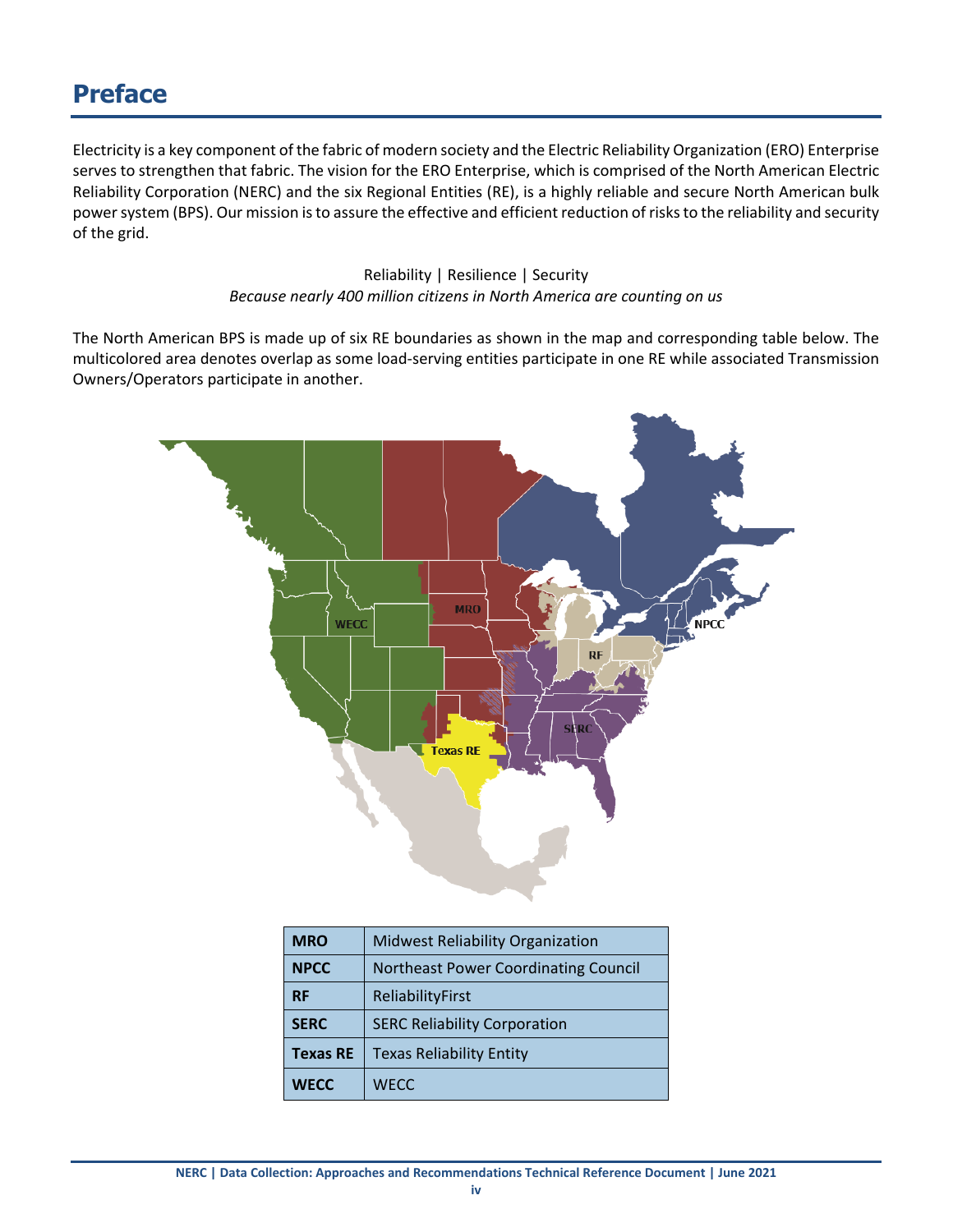# <span id="page-4-0"></span>**Executive Summary**

This document determined the general data input categories that are commonly used in loss-of-load probabilistic assessments across industry in order to build a technical reference for resource planners when performing their duties. These data categories include data considerations with a focus on parameters and collection methods for demand, thermal resources, energy-limited resources, emergency operating procedures (EOP), and transmission representations. Entities must consider procuring or obtaining enough data to accurately represent the model parameters or inputs to effectively develop and run a probabilistic reliability study.<sup>[1](#page-4-2)</sup> An entity wishing to conduct a probabilistic study should thoroughly review these data inputs, the technical nature and aspects of the model inputs in study, and the soundness of the results with all stakeholders as a standard operating practice.

This document separates each of the major categories, (e.g., demand, generation, and transmission) in a resource adequacy study and highlights the types of data, possible sources for the data, and other qualifiers associated with the inclusion of such information in a probabilistic study.

## <span id="page-4-1"></span>**Key Points and Possible Future Work**

The Probabilistic Assessment Working Group (PAWG) identified the following key points in data collection across many different portions of a probabilistic resource adequacy study:

- Collection of weather data and any portion of the resource adequacy study related to weather should have the samples taken in the same period. If samples are not able to coincide, a cross-correlation calculation can help probabilistically align when the weather data sample was taken and when, for instance, the demand sample was taken.
- An in-depth understanding of operational characteristics of the resources represented in a study is needed to determine the requested data points in order to study the resource.
- Resource performance during ambient conditions (e.g. cold-weather or hot-weather performance) is of particular concern. Resource performance should be consistent with the assumed weather-related conditions in the case under study.
- Data collection for transmission systems in probabilistic resource adequacy assessments depends on how detailed the transmission model is represented in the study. This dependency between the quantity of data needed for the transmission elements is over and above the normal dependency that other portions of a probabilistic resource adequacy study.
- Battery energy storage systems (BESS) can be modeled similarly to other energy-limited resources, such as pumped hydro, with an emphasis on understanding the operational characteristics of the BESS.
- Planning Coordinators (PC), Transmission Planners (TP), and other modelers require access to detailed information in order to build and maintain their models for use in probabilistic studies.

The PAWG also highlighted the following objectives for possible future ERO work to be further explored and addressed as needed:

- When utilizing the Generation Availability Data System (GADS) or other historical outage reporting data, the thermal resources future outage rate may not be adequately represented by use of this historic data, especially when the facility moves to different operational characteristics. A thorough review should be done before using historic outage data when representing future risk.
- PCs, TPs, and other entities should work to gain access to data not otherwise made available that may affect the results of their resource adequacy studies or assumptions. Some entities do not have access to data sets

<span id="page-4-2"></span><sup>&</sup>lt;sup>1</sup> In terms of reporting results and the metrics associated with probabilistic studies, the PAWG has published a separate documen[t here.](https://www.nerc.com/comm/PC/Probabilistic%20Assessment%20Working%20Group%20PAWG%20%20Relat/Probabilistic%20Adequacy%20and%20Measures%20Report.pdf)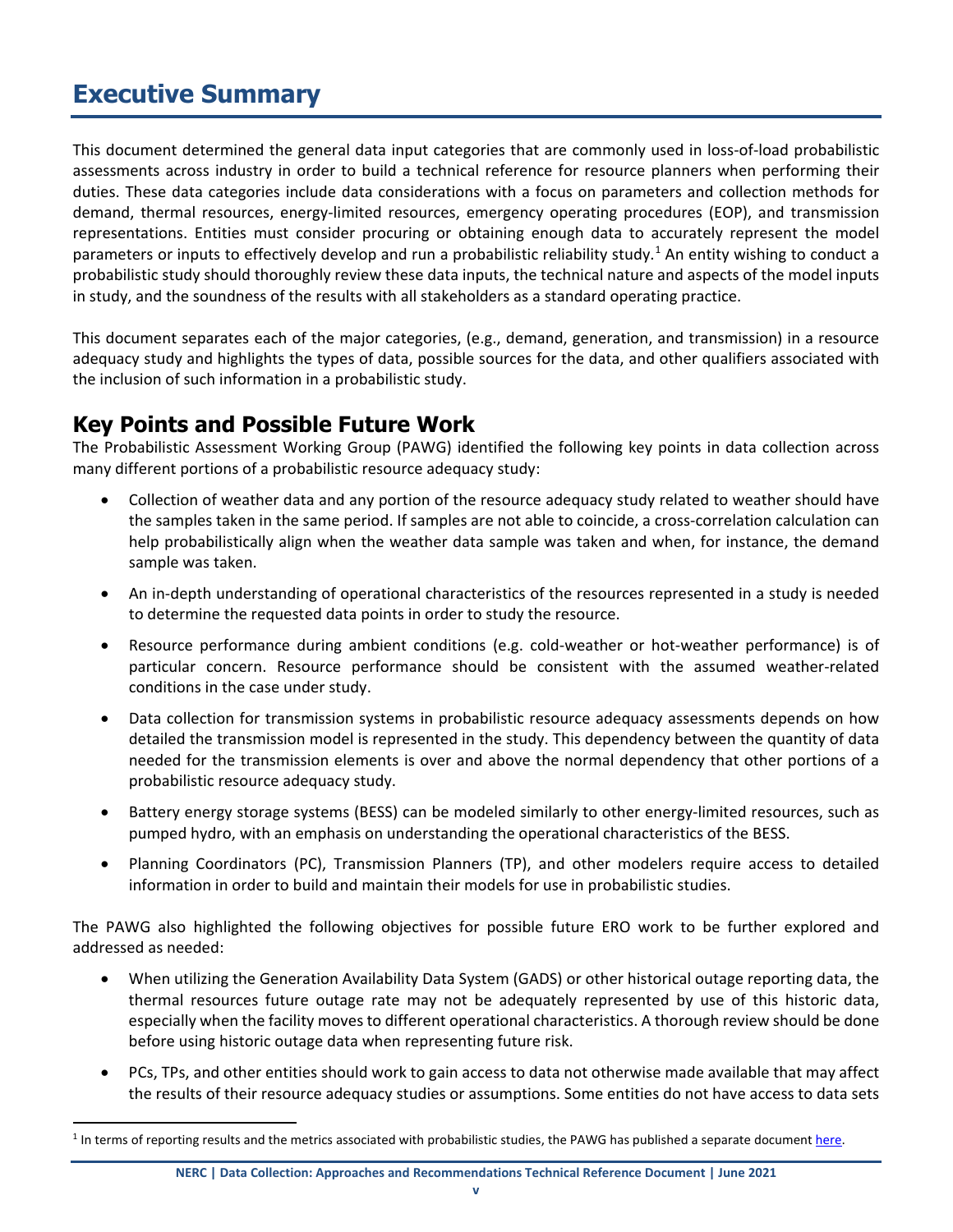to feed their models, and the need for more accurate studies may require access to data outside of those publicly available. This is paramount as resource planners are not able to perform studies without welldeveloped models that require a wide range of data.

• Careful understanding of data source assumptions and restrictions should be used when vetting a new or previous data source.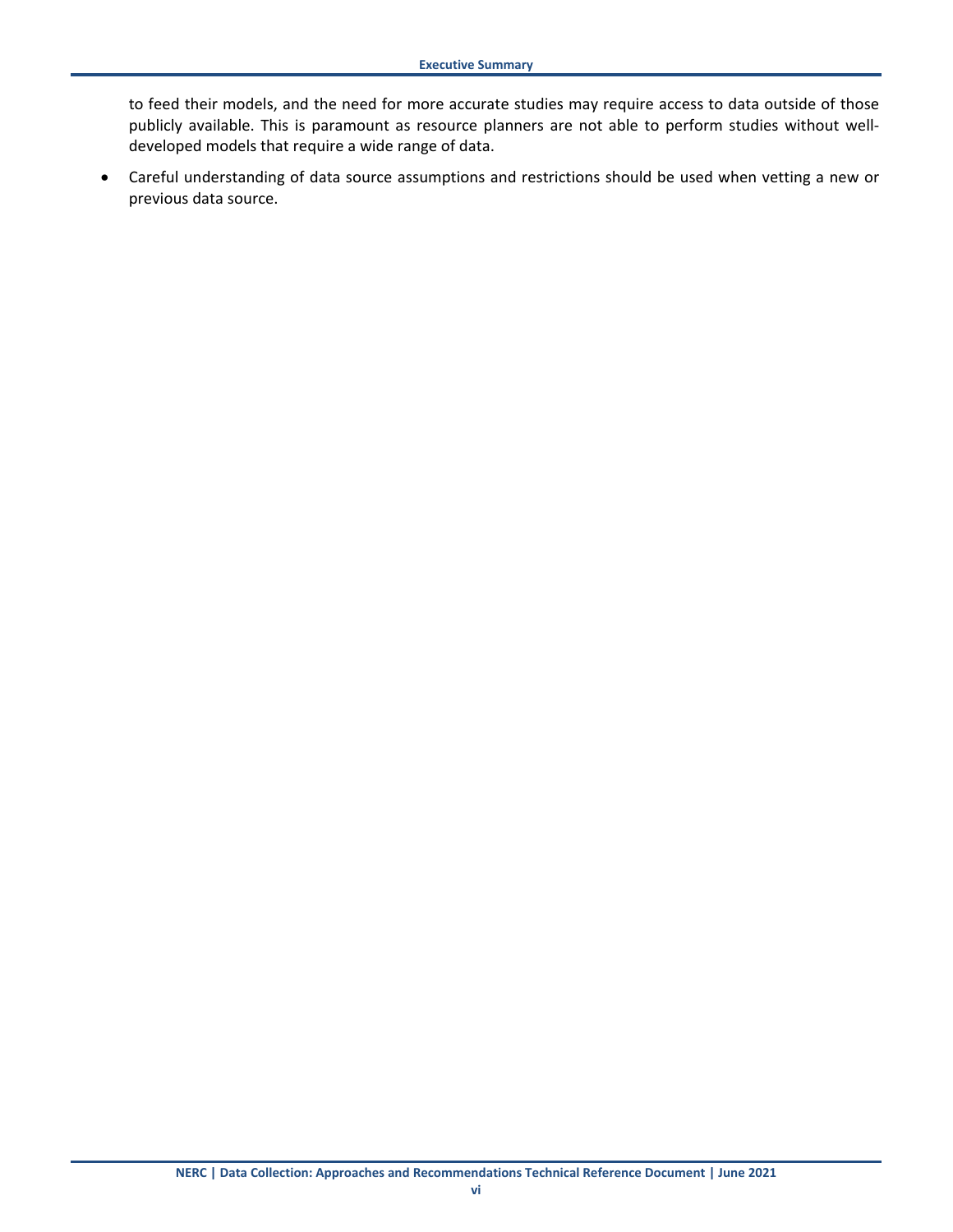# <span id="page-6-0"></span>**Introduction**

Today's electricity industry is under a period of significant transition. The ERO Enterprise notes several high-level trends that have affected the North American bulk power system's (BPS) planning and operations, such as the continued retirements of traditional baseload resources accompanied with the proliferation of renewable and other forms of variable generation. These trends have highlighted an increasing need for the industry to properly model, study, and plan for the future state and reliability of the grid. The ERO Enterprise recognizes that these trends are highly variable and carry increasing uncertainties that further emphasize the need to enhance the traditional and deterministic forms of resource adequacy and reliability assessments. As was identified in the *2019 NERC Long Term*  Reliability Assessment (LTRA)<sup>[2](#page-6-1)</sup> and the 2019 NERC State of Reliability,<sup>[3](#page-6-2)</sup> NERC looks to enhance its resource and transmission adequacy assessments by incorporating more probabilistic approaches into its mission of a highly secure and reliable BPS. NERC continues to promote the use of more probabilistic approaches into reliability assessments by providing further insights into assessing the adequacy and reliability of the BPS.

The NERC Probabilistic Assessment Working Group (PAWG) was tasked to explore and highlight the current data collection processes across the industry that are used to produce loss-of-load probabilistic studies that assess emerging reliability risks. This document explores and identifies requirements, sources, and techniques for obtaining and modeling data for possible usage in conducting probabilistic assessments. The objective of this document is to discuss and raise awareness of probabilistic methods and techniques available to help entities conduct reliability assessments of systems with resources of increasing performance uncertainty. This document supports the PAWG's goal to promote the usage of probabilistic techniques and studies.

While NERC has historically assessed resource adequacy by using deterministic Planning Reserve Margins, the purpose of this document is to discuss data collection considerations for a probabilistic assessment. The intended audience is the industry at large with the objective of raising the collective awareness of available data collection methods. This report is written as a reference document for industry participants to understand the options available for these data sources and to highlight any benefits or considerations that these methods require.

In the spring of 2017, the PAWG conducted a survey of registered entities to better understand their assessment capabilities and identified challenges as they relate to probabilistic resource adequacy assessments. One of the recurring themes in the survey responses was the challenges with selecting and managing large sums of data in order to develop realistic inputs to probabilistic models. The *2019 NERC LTRA* key findings indicate that future probabilistic assessments should incorporate the increasing uncertainty of resources and demand while also considering the increasing amounts or sources of data. The PAWG has developed this document for entities that wish to or are engaged in conducting probabilistic assessments. The PAWG welcomes and invites subject matter expert discussion and comments on this document to further develop widespread industry participant knowledge, application, and acceptance of probabilistic studies and methodologies to assist in meeting the challenges posed to the electricity sector. This document is intended to complement ongoing industry work as there may be other groups that rest outside of NERC that are engaged in data collection discussions and probabilistic approach developments. As technical discussions and methods evolve further, the PAWG will update this document to meet industry needs.

There are numerous public and private sources of data that entities (e.g., PCs or TPs) can use to develop a probabilistic study. NERC plays a valuable role in providing some of these sources via the NERC GADS and Transmission Availability Data System (TADS); however, these are not the sole sources of data for a probabilistic study nor are they sufficient for every probabilistic reliability study. Many NERC REs and registered entities utilize different models for their probabilistic reliability studies, and this document attempts to summarize the collective approach and basic data

<span id="page-6-1"></span> <sup>2</sup> [https://www.nerc.com/pa/RAPA/ra/Reliability%20Assessments%20DL/NERC\\_LTRA\\_2019.pdf](https://www.nerc.com/pa/RAPA/ra/Reliability%20Assessments%20DL/NERC_LTRA_2019.pdf)

<span id="page-6-2"></span><sup>3</sup> [https://www.nerc.com/pa/RAPA/PA/Performance%20Analysis%20DL/NERC\\_SOR\\_2019.pdf](https://www.nerc.com/pa/RAPA/PA/Performance%20Analysis%20DL/NERC_SOR_2019.pdf)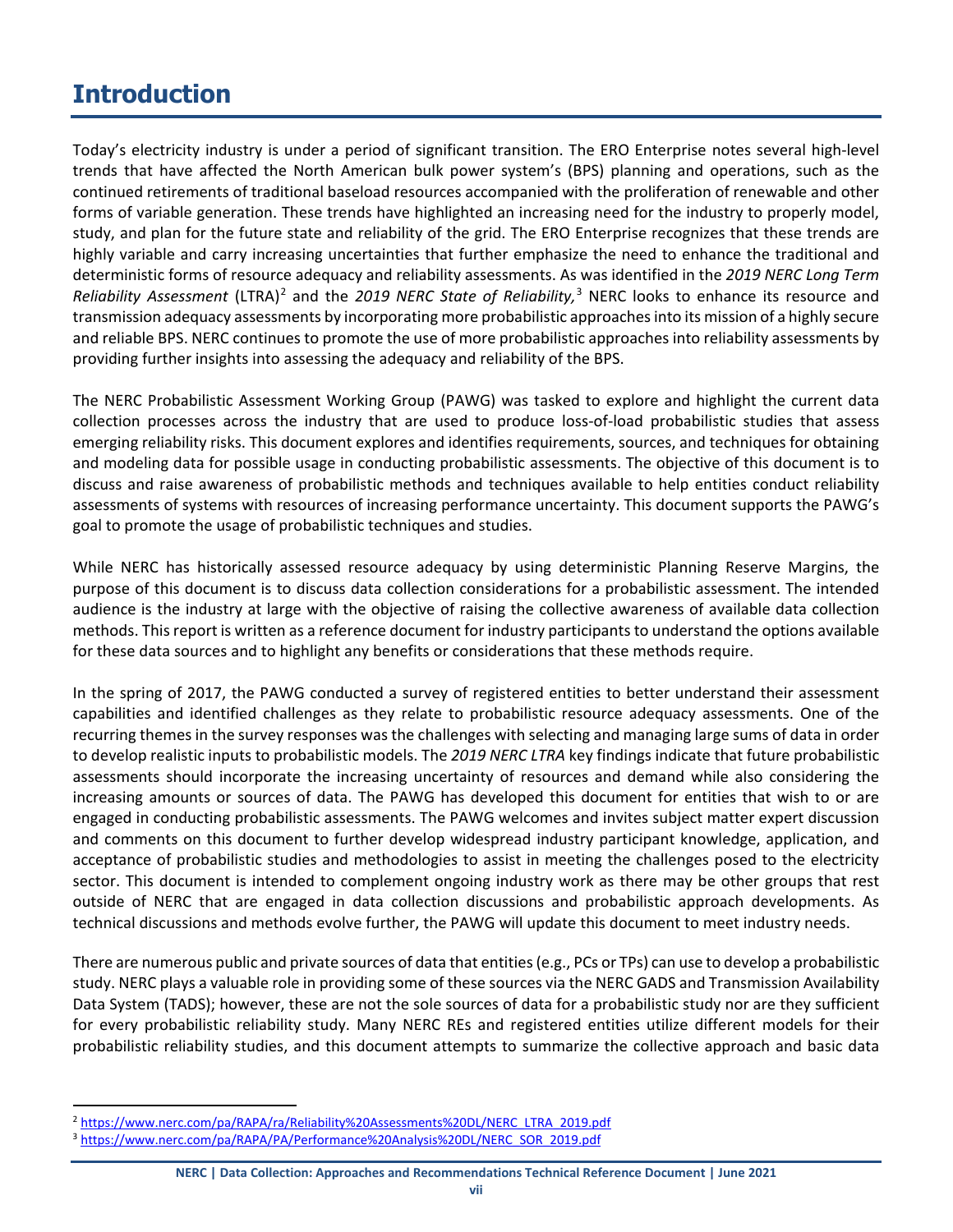needed to perform this work. Depending on the tools available to the entity, additional data from other sources may be required as the models available to that platform may require more information than the data source collects.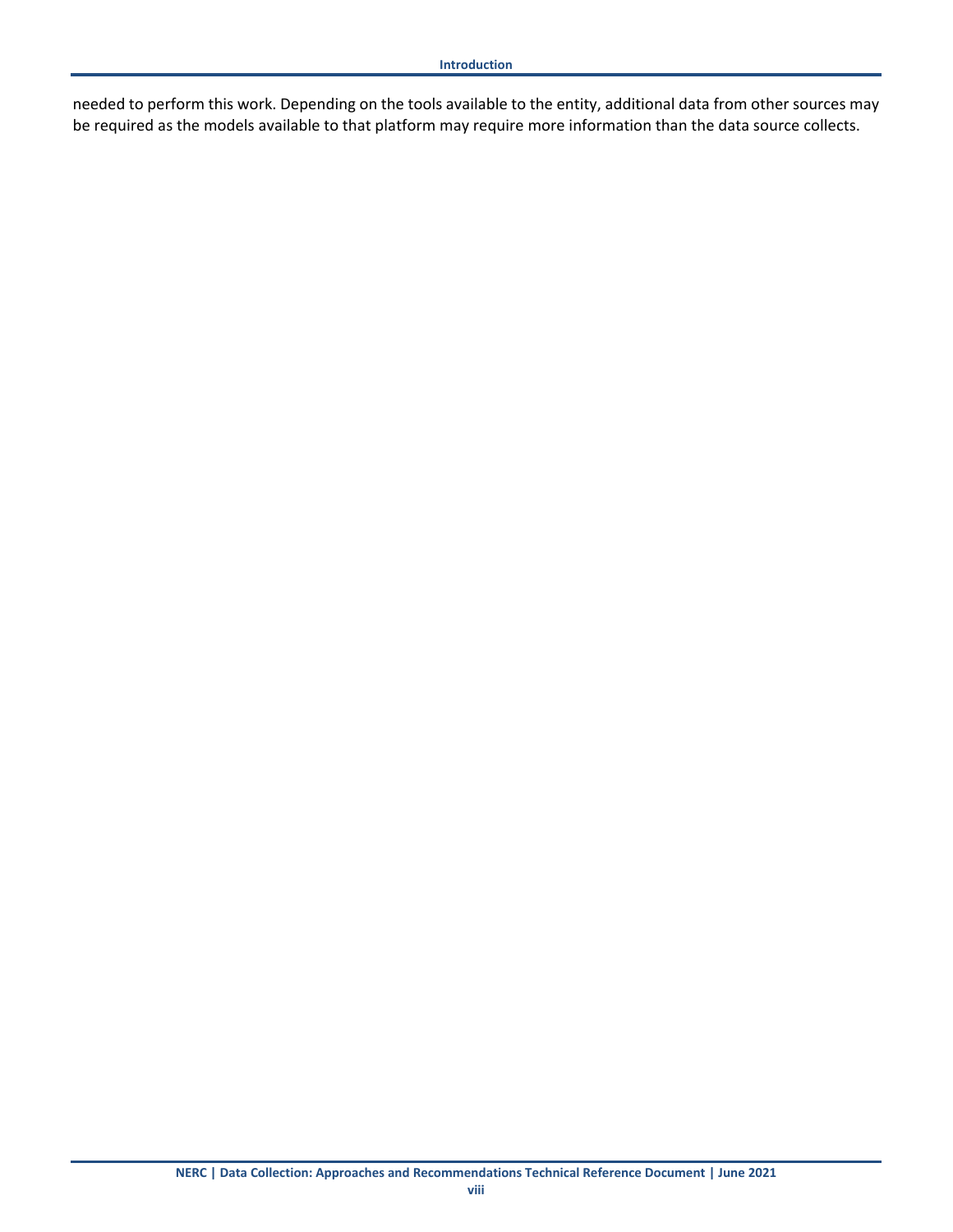# <span id="page-8-0"></span>**Chapter 1: Demand**

Demand modeling in a probabilistic resource adequacy study is typically conducted through a combination of several inputs, including the utilization of historical data, demand forecasts, uncertainties, and assumptions specific to the system under study. Demand or load shapes can be modelled on historical monthly or hourly peak demand profiles and shapes and scaled to reflect forecasted conditions. In many cases in this chapter, the words "demand" and "load" may be used to reflect the modeling of end use customer MW draw. In the case of demand, the emphasis is on the MW amount and its time distribution while the term load can encompass other complexities outside of demand that may indirectly capture demand acting as a resource to offset the electrical system's draw at that time. Some models may not have the complexity to identify the nuances between the two terms, or some definitions may not be as clear as the above distinction. However, in terms of the data, most of the sources and procedures will not vary between demand or load, so the terms can be used in the following chapter interchangeably.

## <span id="page-8-1"></span>**Demand Considerations**

In a probabilistic resource adequacy study, accounting for specific assumptions regarding the amount and uncertainty of demand plays a significant impact on probabilistic indices results. Entities should consider the use of multiple demand-level scenarios in assessing the resource adequacy of their systems under study. An example of these demand levels could be specific forecasts, such as 50/50 or 90/10 system forecasts that represent the probabilities of exceeding explicit levels. Different techniques can also be employed by using statistical calculations, such as probability-weighted averaging. Probability-weighted averages calculate load level indices with corresponding probabilities of occurrence, representing the uncertainty in system demand due to external inputs, such as weather and economic factors. An example of this could be by using distributions of monthly peak demands versus the annual system peak demands. The selection and usage of multiple load levels can assist entities in planning against uncertainties, such as the occurrence of more extreme demand conditions or extended stressed system conditions. To gather some of these selections, a demand curve can be developed. To build demand curves, the RTO/ISO can utilize their metered data as the granular data provides an easy way to sample the demand.

## <span id="page-8-2"></span>**Demand Curve Selection**

Demand can follow many different socio-economic causes that would shift the shape of the demand curve in a multitude of ways; however, weather or climate is commonly identified as a primary driver of demand impacts. To help mitigate this, the demand curve should be constructed by considering the impact of differing weather conditions to better capture temperature sensitivity. Some of the considerations for selection can include ambient temperature for seasonal conditions, wind speed, and precipitation. Each of these meteorological markers has demonstrated impact onto the demand curve and should be considered when gathering data surrounding demand during those time periods. Specifically related to the curve construction, the peak, nadir, and ramping rates have substantial influence on the reliability impacts to the system in study. $4$  Accurate characterization for those periods is important for the planning and scheduling of generation and ancillary resources during the study.

Because the resource planner desires to capture a full distribution of possible demand conditions, the demand curve selection is important when collecting a proper sample of data. These conditions include cool, average, hot, and extremely hot summers; warm, average, cold, and extremely cold winters; and low, average, and high meteorological conditions, such as irradiance or wind speed. These will emphasize some of the peaks, nadirs, and ramping rates. Accurate characterization of the identified risk depends on the samples taken and the selection of the curves those samples produce. For instance, if the demand data collected contains 25 years of curves, selecting the curves that accentuate peaks, nadirs, and ramping rates will allow the resource planner to more accurately capture the anticipated risk conditions of the peaks, nadirs, and ramping rates. In the same light, selecting all the curves will weigh all years as equally probable.

<span id="page-8-3"></span><sup>&</sup>lt;sup>4</sup> Historically, the planning process typically accentuated peak conditions. As risk moves away from the on-peak periods (over a season or a day), looking at curves that accentuate other aspects of the demand curve is warranted.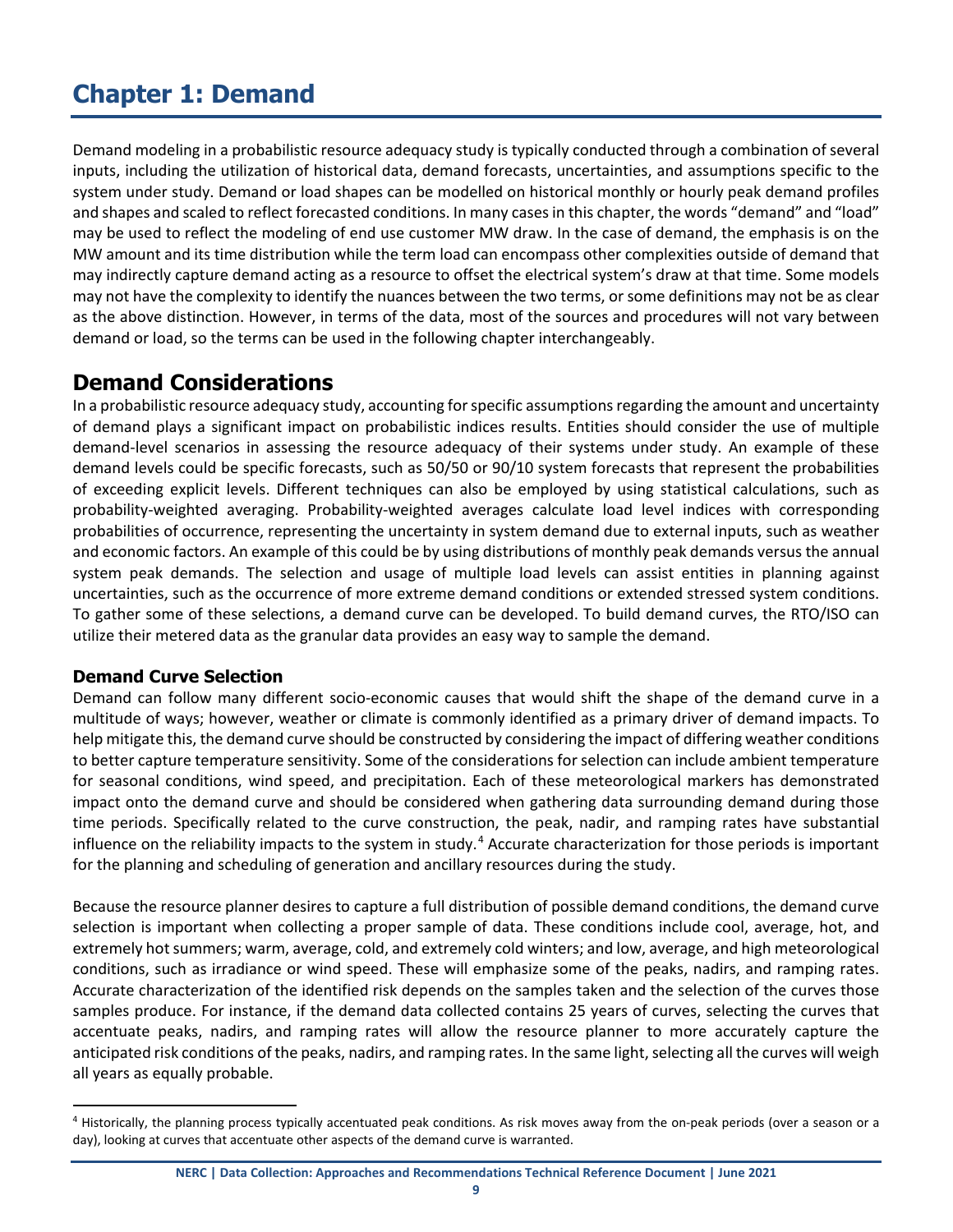#### <span id="page-9-0"></span>**Load Scenarios**

Loading level directly determines the required amount of resources in the study due to the load and generation balance. In addition, the load level and composition play a significant influence on the system in study. When performing a resource adequacy study, a TP/PC must select the appropriate scenarios that either stress or relate demand to differing extreme conditions. In order to do this, planners will need to gather demand data associated with the weather conditions specified above. More specifically, this will be a distribution of load scenarios across demand curves. One example distribution is cool, average, hot, and extremely hot summers along with warm, average, cold, and extremely cold winters. To ensure a diverse number of scenarios are available in the study, combine scenarios with high, average, and low wind speeds with high, average, and low precipitation (or water flows). As many of these scenarios are study dependent, the specific study scope can assist in either paring this list down or adding to it. Additionally, sensitivities can also accentuate specific loads and can assist the planner in studying the impact on their system. For example, a load scenario that assumes very aggressive electrification of the transportation system will accentuate the usage of demand during the hours in use as well as on the days of the week that transportation is more heavily used.

## <span id="page-9-1"></span>**Load Forecast Uncertainty Considerations**

Realized load can differ from projected load for multiple reasons: First, weather cannot be exactly predicted and will cause peak load to differ from the normalized-weather forecast (as discussed in the weather-related LFU section). Second, there are uncertainties in population growth, economic growth, energy efficiency adoption rates, and other factors. Data for these topics can be regulatory-based and would vary by jurisdiction and program. These nonweather drivers of load forecast uncertainties (LFU) differ from weather related LFUs because they increase with the forward planning period while weather uncertainties will generally remain constant and be independent from the period being studied.

## <span id="page-9-2"></span>**Non-Weather Related LFU**

From the above, the uncertainties in population growth and the associated demand forecast can be addressed by a statistical approach at quantifying the uncertainty. To best illustrate this, consider the following example: For each weather-year load forecast, five non-weather LFU multipliers are applied to all load hours. **[Figure 1.1](#page-10-1)** shows the uncertainty as a percentage of the 50th percentile (P50 or "50/50") peak load forecast, indicating that the forecast uncertainty increases as one moves further into the future. Each multiplier is assigned an associated normal-curvebased probability with the sum of the probabilities totaling 100%. **[Figure 1.2](#page-10-2)** shows the three-year forward LFU multipliers. [5](#page-9-3) To calculate the weighted-average results across all load scenarios, the weather-year probability weights and the non-weather probability weights are multiplied to create joint probability weights. More details about non-weather LFU can be found in other reports in the industry.<sup>[6](#page-9-4)</sup>

<span id="page-9-3"></span><sup>&</sup>lt;sup>5</sup> While the figure shows symmetric forward LFE, these points may not be symmetric.

<span id="page-9-4"></span> $6$  A few relevant reports are posted on the Electric Reliability Council of Texas (ERCOT) website, which contains material listed here: http://www.ercot.com/content/wcm/lists/114801/Estimating\_the\_Economically\_Optimal\_Reserve\_Margin\_in\_ERCOT\_Revised.pdf; [http://www.ercot.com/content/wcm/lists/167026/2018\\_12\\_20\\_ERCOT\\_MERM\\_Report\\_Final.pdf;](http://www.ercot.com/content/wcm/lists/167026/2018_12_20_ERCOT_MERM_Report_Final.pdf) [http://www.ercot.com/content/wcm/lists/114801/ERCOT\\_Study\\_Process\\_and\\_Methodology\\_Manual\\_for\\_EORM-MERM\\_12-12-](http://www.ercot.com/content/wcm/lists/114801/ERCOT_Study_Process_and_Methodology_Manual_for_EORM-MERM_12-12-2017_v1.0.docx) [2017\\_v1.0.docx](http://www.ercot.com/content/wcm/lists/114801/ERCOT_Study_Process_and_Methodology_Manual_for_EORM-MERM_12-12-2017_v1.0.docx)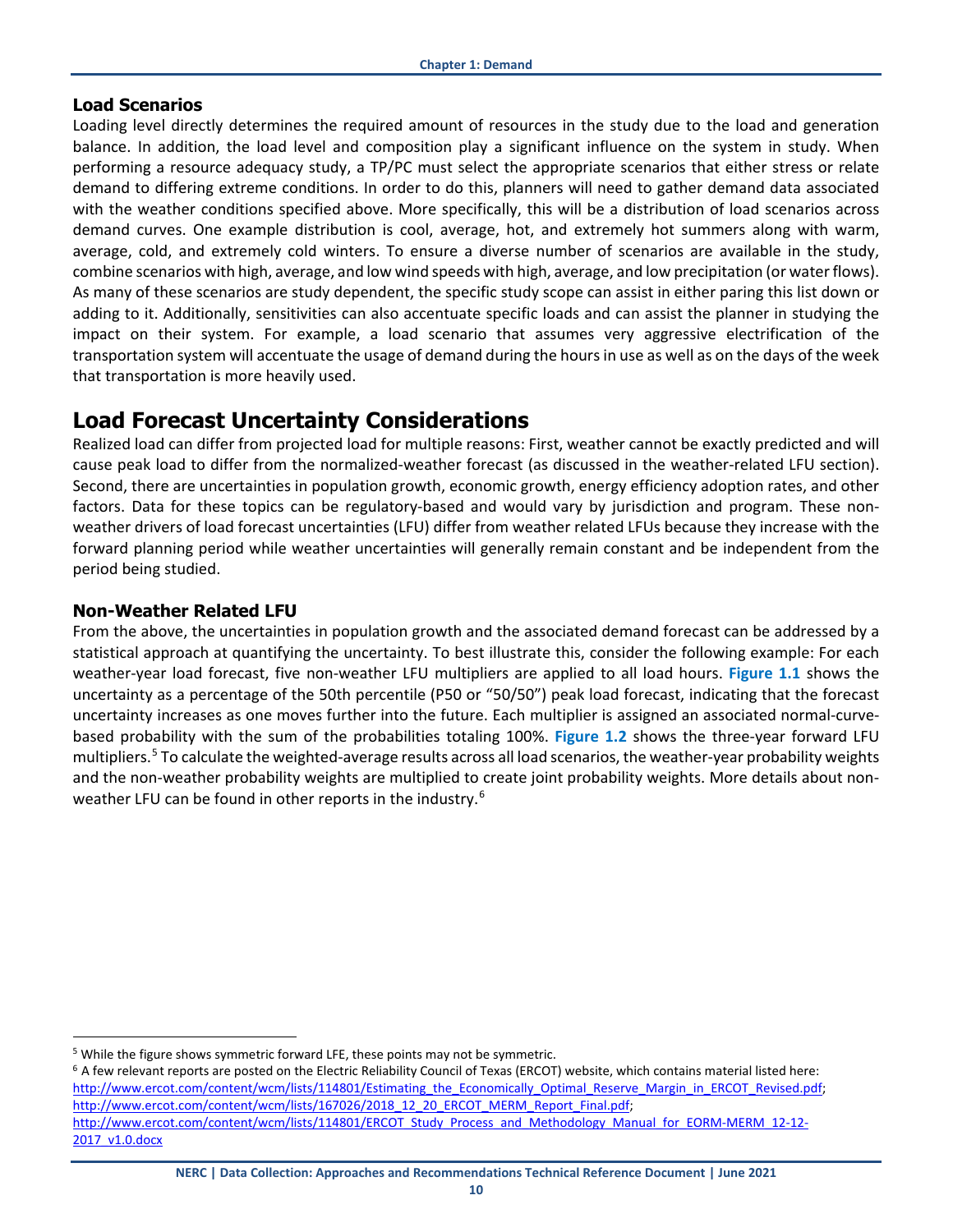

<span id="page-10-1"></span>**Figure 1.1: Non-Weather Forecast Uncertainty with Increasing Forward Period**



**Figure 1.2: Three-Year Forward LFE with Discrete Error Points Modeled**

#### <span id="page-10-2"></span><span id="page-10-0"></span>**Weather-Related LFU**

While LFU methods have the ability to capture many uncertainties related to the load, weather factors are a significant driver of load and their uncertainties can be captured when undertaking a probabilistic assessment. Weather-related methods can be utilized to capture the uncertainty with respect to year-over-year differences. Typically, weather-related LFU captures the variance of conditions documented in the historic conditions. If the resource adequacy study simulates extreme conditions outside of what historic conditions can predict (e.g., sustained higher than record wind speeds), the resource planner will need to adjust or produce data that captures those conditions.[7](#page-10-3)

Some data points to consider are ambient temperature, dew point, wind speed, and cloud cover across a variety of stations in the assessment area. These variables have been determined to relate to the variance in load, and one of the sources of data on those variables is from weather stations. To provide enough accuracy to depict the weatherrelated LFU, multiple years of weather are required to capture this uncertainty. The Independent Electricity System Operator (IESO) currently uses 31 weather years and runs the load model forecast on those years shifted up to seven days to account for each numeric day falling on a given day of the week. This is to allow each calendar day to fall on

<span id="page-10-3"></span> $<sup>7</sup>$  Note that this type of adjustment would need to be study-wide in order to have consistent study conditions for these extreme weather</sup> scenarios. This does not, however, adjust the data collection technique for weather-related LFU.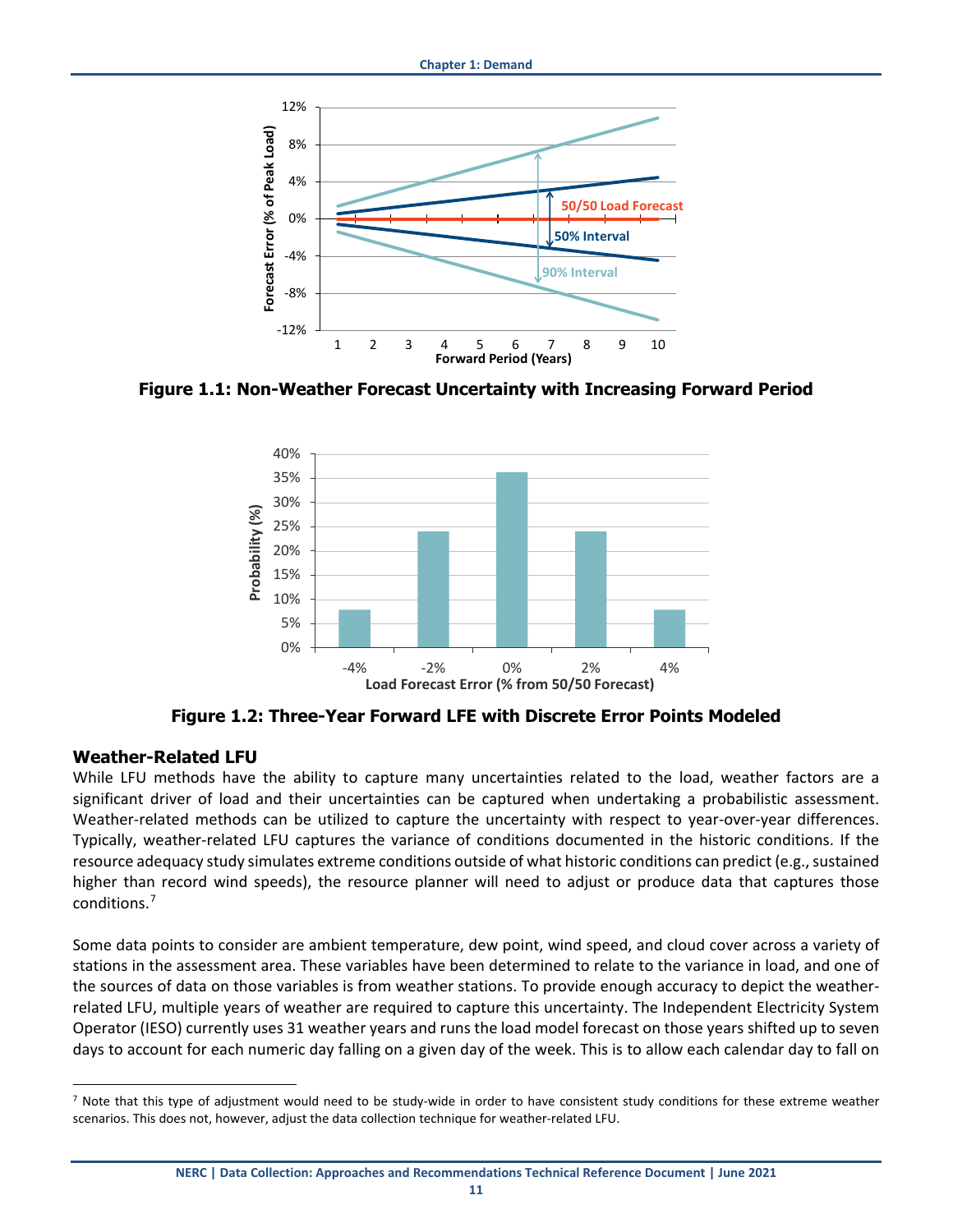each day of the week. That is, calendar day 100 will lie on a Monday, Tuesday, Wednesday, Thursday, Friday, Saturday, and Sunday to account for differences the load has based on shifts due to being a particular day of the week. This equates to 465 distinct weather simulations,<sup>[8](#page-11-1)</sup> and the LFU could be determined from there. Other entities, such as Argonne National Labs, have taken the information at weather stations and numerical weather prediction (NWP) data to determine the weather-related LFU.

SERC gathers this weather information from FERC Form 714 Part 3, Schedule 2.<sup>[9](#page-11-2)</sup> This source is by no means the only resource for weather-related uncertainty as there exists data through metering at the ISO/RTO level. The ISO/RTO granular data opens up more ways to construct the LFU similar to the benefits in the **[Non-Weather Related LFU](#page-9-2)** section above. The FERC data source requires that the electric utility planning area provide hourly demand levels in megawatts and the source starts at year 1993 for some portions of the database. The format changes based on the year as per **[Table 1.1](#page-11-0)**.

<span id="page-11-0"></span>

| <b>Table 1.1: FERC Data Source Format</b> |                                                                                                                                                                                                                                                                                                                                            |                                                                                                                                                                                                                                                                                                                |  |  |  |  |  |  |  |
|-------------------------------------------|--------------------------------------------------------------------------------------------------------------------------------------------------------------------------------------------------------------------------------------------------------------------------------------------------------------------------------------------|----------------------------------------------------------------------------------------------------------------------------------------------------------------------------------------------------------------------------------------------------------------------------------------------------------------|--|--|--|--|--|--|--|
| <b>Reporting</b><br>Year                  | <b>File Format</b>                                                                                                                                                                                                                                                                                                                         | <b>Notes on Use</b>                                                                                                                                                                                                                                                                                            |  |  |  |  |  |  |  |
| 1993 to<br>2004                           | zip files organized by reporting year and<br>NERC regions (legacy and current). Microsoft<br>Windows compatible programs to read<br>spreadsheet and text files, there exists a file<br>that needs conversion in the archive, but<br>many programs exist to convert to Microsoft<br>products. Each entity has a separate format<br>for each | Ensure that the data conversion for .wk1<br>files can be converted to Microsoft Excel.<br>No database viewer exists and the user<br>must download one in order to view the<br>data. Conversions for analysis regarding<br>multiple entities are needed to ensure the<br>data gathered is uniform in the study. |  |  |  |  |  |  |  |
| 2005                                      | Similar to 1993 to 2004                                                                                                                                                                                                                                                                                                                    | Individual Entity filings can be viewed<br>through the FERC eLibrary.                                                                                                                                                                                                                                          |  |  |  |  |  |  |  |
| 2006 to<br>present                        | All responding entities have the data and<br>have the .zip archive to download. That<br>archive contains .csv file formats                                                                                                                                                                                                                 | The FERC form viewer is able to visualize<br>fully the data prior to download. This year<br>a unified format is applied across entities.                                                                                                                                                                       |  |  |  |  |  |  |  |

It is suggested that the data be converted to a daily hour ending (1–24) matrix format. In order to perform that conversion, a few cleansing techniques can be utilized. Associated hourly trends and other whole filling algorithms will help to complete the database when holes or incompatible formats occur when adjusting time zones. FERC has placed a relational database viewer to assist with the collection of this data. See **[Figure 1.3](#page-12-2)** for the database schema provided. Additional screening approaches to detect anomalies with the data that include outlier detection are also needed to ensure a good quality data set prior to utilization in the study.

<span id="page-11-1"></span><sup>&</sup>lt;sup>8</sup> Seven days forward, seven days backward, and the day that the historic measurement was taken multiplied by the number of years. For 31 weather years, this is  $(7+7+1)*31 = 465$ .

<span id="page-11-2"></span><sup>9</sup> <https://www.ferc.gov/docs-filing/forms/form-714/data.asp?csrt=18240670882965036364>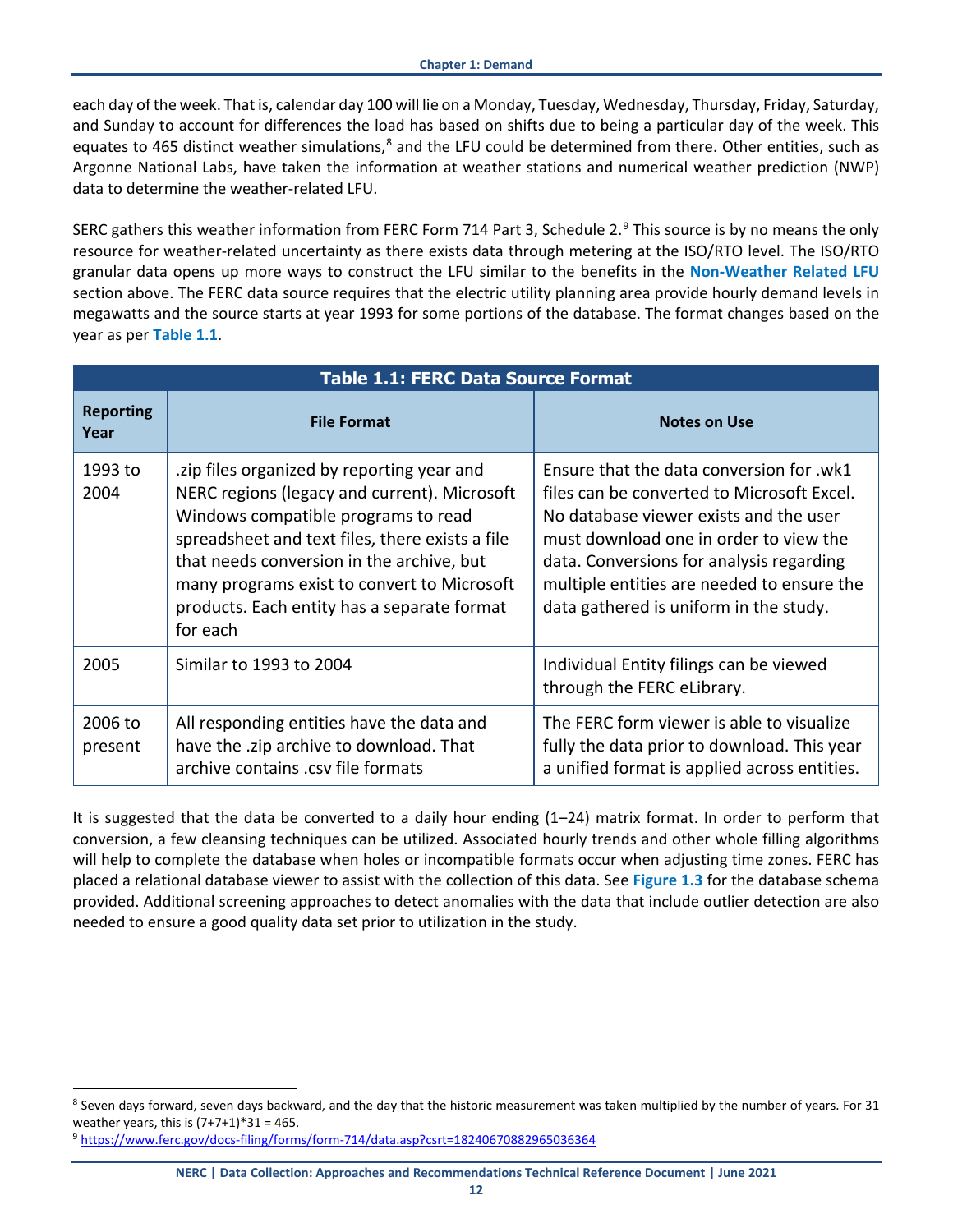

**Figure 1.3: FERC Database Schema**

<span id="page-12-2"></span>In addition to just these hole filling requirements and other changes as required for outlier detection, additional screening approaches are needed to reconstruct the data relationships. An example of what SERC has done to additionally adjust the FERC database forms can be found in **[Figure 1.4](#page-12-3)**. As shown, the additional approaches can impose a slight difference between the NERC Long Term Reliability Assessment (LTRA) data and what is filed in the FERC database. For probabilistic studies, it is best to use the data in the LTRA (i.e. post additional screening) in order to calculate the weather-related LFU.



**Figure 1.4: SERC Adjustment Example Utilizing FERC Databases**

## <span id="page-12-3"></span><span id="page-12-0"></span>**Complexities in Modeling Demand**

While the basics of demand modeling in probabilistic studies is detailed above, multiple issues arise when allocating operational characteristics and other contractual obligations into the probabilistic study. Some of these complexities arise especially during the NERC probabilistic assessment process and are reflected in the following sections.

## <span id="page-12-1"></span>**Modeling Multi-Area Systems**

Entities should consider the correlation of peak demands with neighboring area systems in developing composite load shapes. These periods, perhaps due to heightened weather or economic conditions, represent high degrees of peak load correlations and the highest amount of coincident demands. The highest peak demands represent a conservative assumption about the ability of the system to meet demand without assistance from neighboring systems to meet peak loads. To capture this in the probabilistic study, load shapes from different assessment areas' geographic boundaries should have the same time frame as the study. Sometimes these areas change their boundaries; however, the goal is to stay consistent across the study in terms of the data quality that feeds the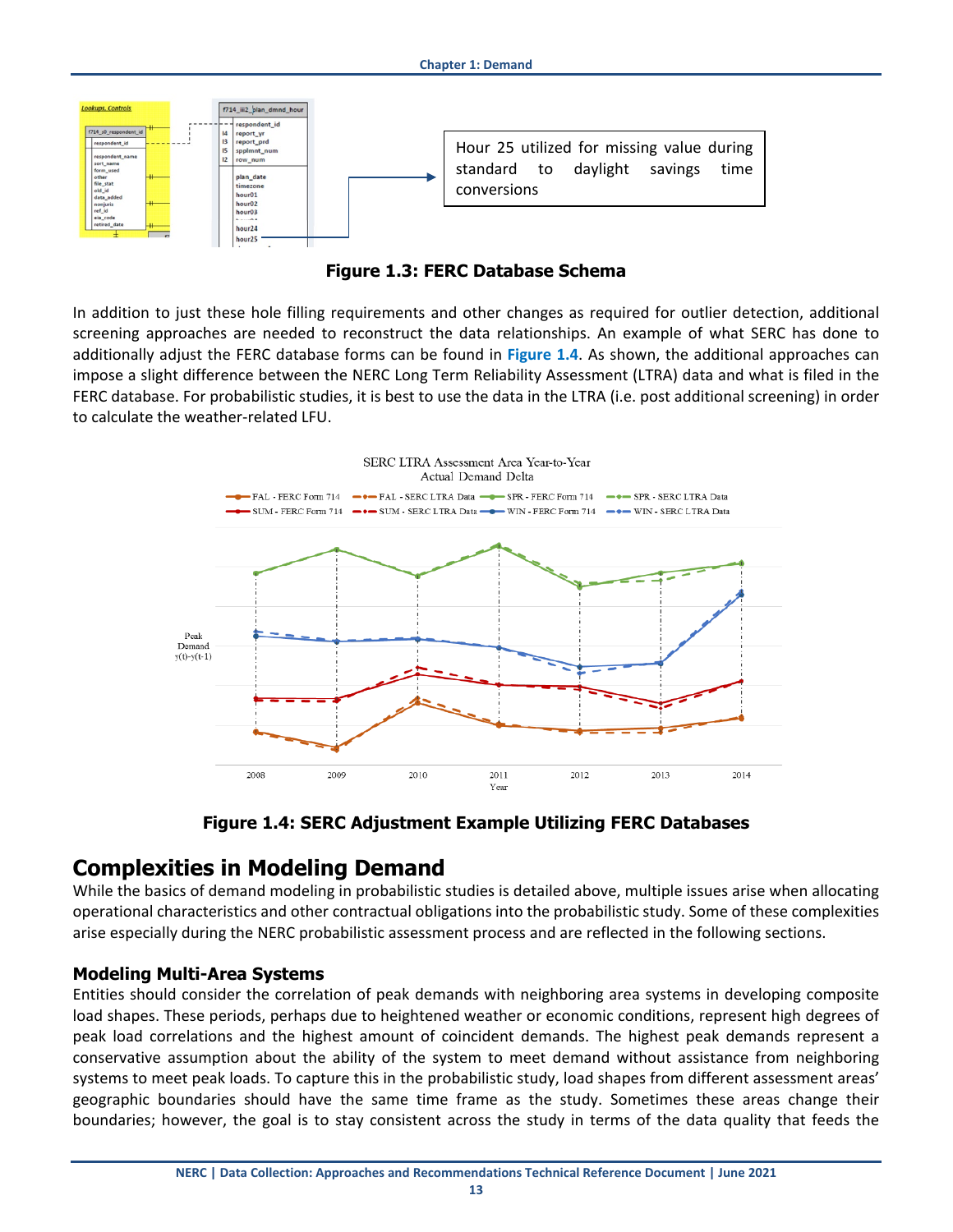different areas in the study. In cases where the boundaries of the probabilistic study cross different assessment areas, data should be coordinated to capture the system coincident peak as a composite of the many areas in the study.

#### <span id="page-13-0"></span>**Demand Response**

For the probabilistic incorporation of demand response, the particular mechanics of each program or structure will dictate the utilization of the demand response. Primarily of concern is the amount of load relief the demand response provides at every stage, the number of times the resource can be called in a given period, and any other limitations on the duration or amount of relief the response.<sup>[10](#page-13-2)</sup> For areas where this is required to be registered, the above information can be found on the registration forms; however, not all areas are able to provide those registration forms. In the areas where demand response is registered, the program can define many of the parameters; however, historical usage information can solidify the amount of load relief at each demand response tier. This historical usage, however, may be affected by more parameters than just the load relief as certain connections or disconnections affect the availability of the demand response to achieve the load relief. As these are quite complex, the PAWG recommends using a data source that captures operational conditions surrounding demand response in order to capture any cross correlations or to calculate them otherwise.

For demand response that is registered, the amount of relief, number of times it can be called, and other duration limitations or restrictions are found in their registration forms to enter into their respective databases. For unregistered resources, resource planners are encouraged to use methods to predict their availability by analysis of past performance and heuristics going into the future to obtain these values. A quick overview of the data inputs for demand response appears in **[Table 1.2.](#page-13-1)**

<span id="page-13-1"></span>

| <b>Table 1.2: Information Required for Demand Response (DR)</b>         |                                                                                                       |  |  |  |  |  |  |  |  |
|-------------------------------------------------------------------------|-------------------------------------------------------------------------------------------------------|--|--|--|--|--|--|--|--|
| <b>Information Required</b>                                             | <b>Example Collection Source</b>                                                                      |  |  |  |  |  |  |  |  |
| Amount of load relief                                                   | Registration database that aggregates the load relief or<br>informal survey to non-registered devices |  |  |  |  |  |  |  |  |
| Number of times in a given time period<br>demand response can be called | State/Provincial level orders or similar utility contracts<br>regarding Demand Response               |  |  |  |  |  |  |  |  |
| <b>Duration limitations</b>                                             | State/Provincial level orders or similar utility contracts<br>regarding Demand Response               |  |  |  |  |  |  |  |  |
| Tiers of response                                                       | State/Provincial level orders or similar utility contracts<br>regarding Demand Response               |  |  |  |  |  |  |  |  |
| Other restrictions                                                      | Utility specific directives, databases on controllable loads                                          |  |  |  |  |  |  |  |  |

In addition, there are market structures that contain different levels of this type of demand response. These are sometimes labeled as emergency response services but are going to vary by when they can be called and in their service responses. Supplemental collection of similar sources<sup>[11](#page-13-3)</sup> should be utilized to capture these tiers of response.

### Demand and Demand Response as a Resource

When demand response is modeled in the demand profiles themselves, adjustments to the demand profile will apply to the demand response. Conversely, when demand response is modeled as a resource, it is not included in the demand profiles and is not included in any of the alterations in the demand section. To further clarify the difference, when DR is modeled as a resource, adjustments from weather or non-weather related LFU will be only on demand

<span id="page-13-2"></span> $10$  For example, one of the more difficult considerations in demand response is the expected performance versus actual performance during extreme temperatures.

<span id="page-13-3"></span> $11$  State or other regulatory bodies as well as other internal sources may manage these sources.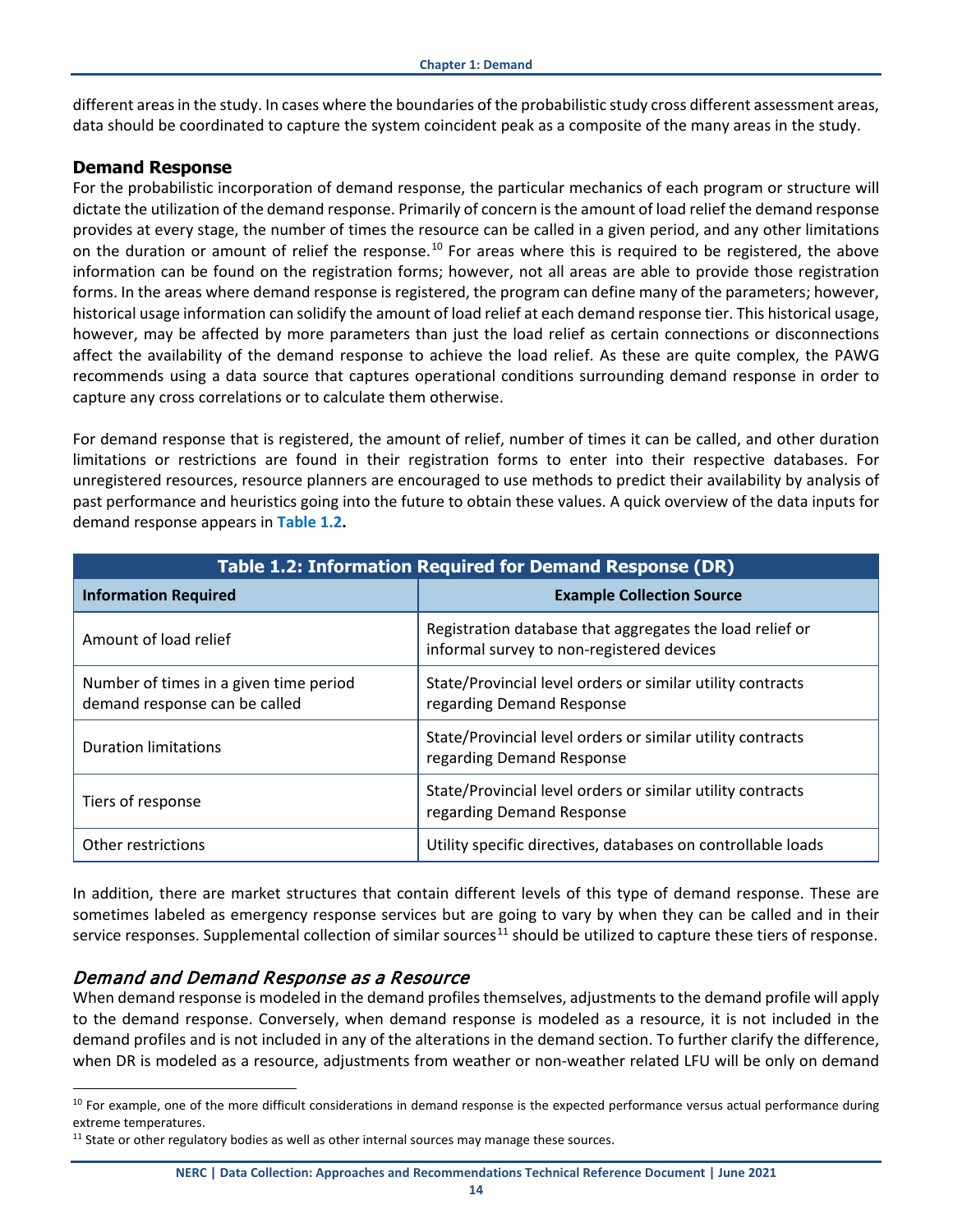rather than both the DR and the demand. This can then be directly used in the study as all of the adjustments are on demand curve. When modeling DR as a resource, these techniques need to also be applied to the demand response modeled as a resource as such LFUs will impact the key model parameters in **[Table 1.2](#page-13-1)**. The data source chosen to provide the LFU should be flexible to adjust for either modeling scenario. The key point for this separation is to ensure any adjustments to demand are adjusting the operational characteristic of the demand response or the demand, rather than both. If separating the demand response as a separate resource, then the collection of data may require more data than just the amount of load relief at any given time in the simulation and may require time-of-use or other operational profiles to determine in-simulation output of the demand response when called upon.

#### <span id="page-14-0"></span>**Distributed Energy Resources**

Distributed energy resources (DER) can be a multitude of differing resource types connected through the distribution system; however, many of the current installations are solar photovoltaic. Some probabilistic studies utilize simulated profiles as a load modifier in performing the load forecasts. In some areas, DER forecasts may be available, but these forecasts are generally at the state regulation level. As such, the forecasts may vary between assessment areas and could even vary internally to the assessment area if such boundaries cross state lines. Such data can be valuable to the planner when performing the probabilistic assessments, but care needs to be taken such that the DERs are not double counted in the demand portion of the study. That is, if a load modifier for simulated profiles are used, additional forecasts should not double count this modifier. See the section on **[Generation Availability in BTM](#page-19-1)  [Generation](#page-19-1)** to see the setup for modeling DERs as explicit stochastic resources. The difference with current DER technology, however, is the high correlation to irradiance for their availability. With this high correlation, weatherrelated data as demonstrated above could supply another marker into the DER's availability. These types of resources use a mix of demand techniques as seen above and parameters seen in **Chapter 2**, and as such similar data sources can be expected when modeling the DER in a probabilistic study. As there is no current database or source for DER availability, a mix of operational data and weather data can be expected to model each state of the stochastic representation.

### <span id="page-14-1"></span>**Data Validation & Cleansing**

Once data are formatted across all reporting years, entities should consider performing data reviews and validations as well as post-processing work if the data are large to ensure the underlying data in question is of sound quality. These validation and cleansing methods are not just relegated to demand data and are summarized generally in **[Appendix A](#page-32-0)**.

### <span id="page-14-2"></span>**Demand Reconstruction under Boundary Changes**

FERC 714 filings are housed in a central resource so an entity can import the same submitted demand data into the resource adequacy study; however, this imposes an issue where an entity's boundary changes or is under study in a different boundary. These geographic changes will require some reconstruction of the demand in each area in order to maintain the same level of demand uncertainty across the entire study region. Two options generally exist: a timeseries reconstruction or a comparison of the peak demand in each area creating a ratio. The former is more time intensive but provides a greater level of accuracy for the added or reduced demand based on the geographic change. The latter option provides a quicker way to adjust the demand shape in the study but assumes that the peak ratio is valid for all times in the year. This creates a less accurate depiction of the demand change.

### <span id="page-14-3"></span>**Demand Data Requirements**

The data requirements for use in resource adequacy studies revolve generally around the time granularity of the data. An hourly representation of demand levels is required for most studies, and associated databases may or may not have such hourly representations. In such instances, hole-filling programs and other trend-based algorithms can fill the gaps associated with transferring the data into hourly format. This is crucial as some of the current metrics the PAWG has in their previous reports have the metrics in an hourly format. The reader is reminded that many databases may not have the greatest quality of data; however, such data could be sufficient for their report or study. Such databases simply require the post processing methodologies as discussed in the SERC example in **[Figure 1.4](#page-12-3)**.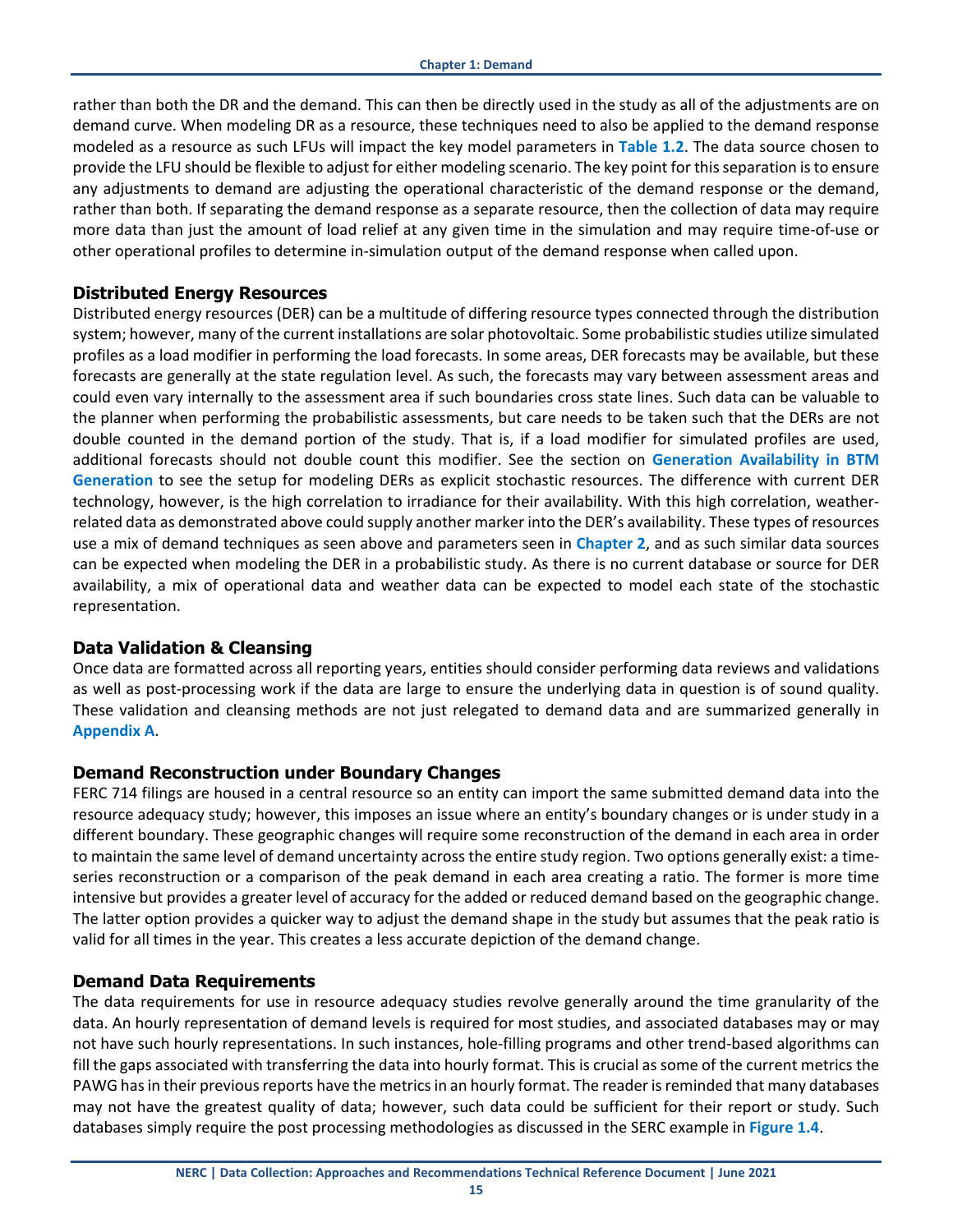## <span id="page-15-0"></span>**Collection methods**

There are varieties of both sources and mechanisms for which data can be acquired and utilized for conducting probabilistic assessments. The specific data needed can vary significantly depending on the type of assessment as well as the underlying characteristics of the system under study. Aspects that potentially affect the availability of data include the status of local, state, and federal regulatory frameworks; market construct and available operational data; underlying resource mix and trends information; and/or agreements or tariffs with other registered entities. For NERC registered entities that conduct probabilistic assessments, data sources being utilized vary by jurisdiction and applicability to their respective systems. A summary table of the various types of collection sources for different types of entities is found in **[Table 1.3](#page-15-1)**. It is anticipated that other data sources exist for this data, and the table is provided as a start for collecting the type of data.

<span id="page-15-1"></span>

| <b>Table 1.3: Data Collection Notes on Different Entities</b> |                                                                                          |                                                                                                                                                                                                                                                                                                               |  |  |  |  |  |  |  |  |
|---------------------------------------------------------------|------------------------------------------------------------------------------------------|---------------------------------------------------------------------------------------------------------------------------------------------------------------------------------------------------------------------------------------------------------------------------------------------------------------|--|--|--|--|--|--|--|--|
| <b>Entity Category</b>                                        | <b>Entity</b>                                                                            | <b>Notes on Data Available</b>                                                                                                                                                                                                                                                                                |  |  |  |  |  |  |  |  |
|                                                               | U.S. Energy Information<br>Administration (EIA)                                          | The EIA contains a lot of valuable information on various energy<br>products, including: LNG export, generation capacity, and an hourly grid<br>monitor. Care must be taken to gather the source of data, or to<br>understand the assumptions associated with the reported charts,<br>graphs, or other tools. |  |  |  |  |  |  |  |  |
| Federal, State, or<br>Provincial level                        | National Renewable Energy<br>Laboratory (NREL)                                           | The data available contains maps, models, and tools used for energy<br>analysis. Specific ones help with association of data and others are tools<br>to feed probabilistic studies, such as weather data.                                                                                                     |  |  |  |  |  |  |  |  |
|                                                               | U.S. Census Bureau for U.S.<br>based regions and Statistics<br>Canada for Canadian areas | The data here contain population and census data in particular areas.<br>Additionally, it collects and publishes nationally commissioned data on<br>such populations.                                                                                                                                         |  |  |  |  |  |  |  |  |
|                                                               | <b>Public Utilities Commissions</b>                                                      | These entities can provide state, provincial, or local agency data specific<br>to energy and resource type.                                                                                                                                                                                                   |  |  |  |  |  |  |  |  |
|                                                               | <b>Generator Owners or</b><br><b>Generator Operators</b><br>(GOs/GOPs)                   | Generation entities can report their outage information to the NERC<br>GADS, and in cases where more information is required, can assist in<br>determining their generation availability. The latter is especially true for<br>newer plants.                                                                  |  |  |  |  |  |  |  |  |
| <b>NERC Registered</b>                                        | Distribution Providers (DPs)                                                             | These entities provide their distribution system to serve end-use<br>customers. These entities are able to provide information on their<br>served demand                                                                                                                                                      |  |  |  |  |  |  |  |  |
|                                                               | <b>Transmission Owners</b>                                                               | These entities are the owners of equipment for the long distance<br>transmission of power, and may be able to provide outage information<br>related to the equipment they own. For example: transmission lines<br>and transformers                                                                            |  |  |  |  |  |  |  |  |
| Operations/Market                                             | <b>ISO/RTO Capacity Markets</b>                                                          | Each ISO/RTO provides an outlook on the anticipated socio-economic<br>changes and some of them provide outputs usable in probabilistic<br>studies                                                                                                                                                             |  |  |  |  |  |  |  |  |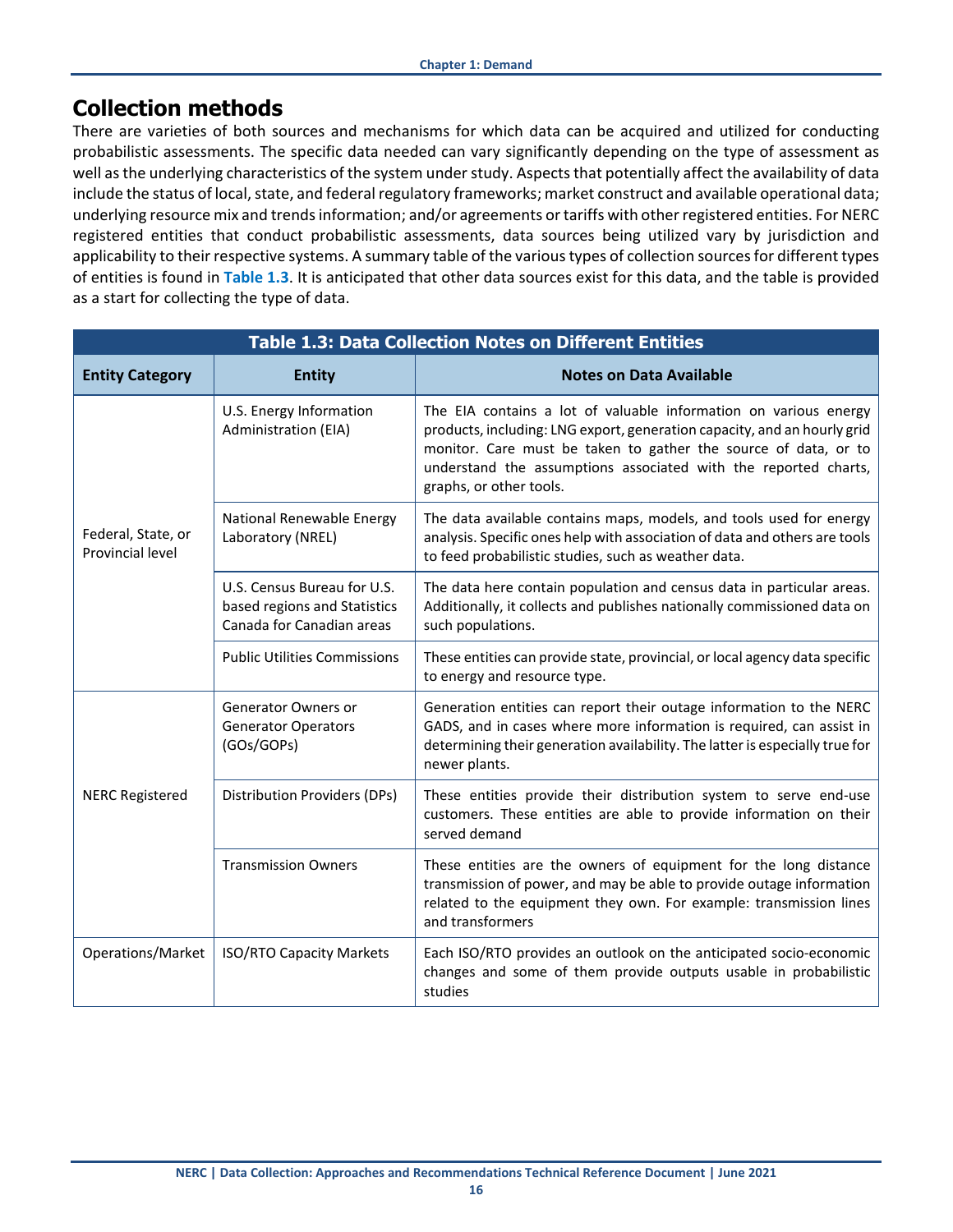# <span id="page-16-0"></span>**Chapter 2: Thermal Resources**

A large majority of resources in the BPS are thermal resources that convert chemical energy into electrical energy by burning fuel. These resources can vary dramatically in construction, so the focus on data collection for reliability studies is on modeling the availability of the generation and the assumed operating level of that generation. In general, a two-state Markov model is the end goal for these types of resources so data collection will center on gathering enough information to fill the model. As other models exist, this section will detail the many sources of filling out any type of stochastic model.

## <span id="page-16-1"></span>**Outage Data**

Outages must be considered for all resources in conducting probabilistic assessments as outages have the ability to materially affect the availability of generators to meet the demand. NERC Registered Entities typically utilize a combination of data sources<sup>[12](#page-16-2)</sup> to account for planned and unplanned outages along with their associated uncertainties. These typically include a combination of historical information, performance, and potential correlations to weather data. Some of the types of forms used for the information include generator availability<sup>[13](#page-16-3)</sup> and outage rates (NERC GADS), such as the equivalent forced outage rate, FERC 714 hourly reported data, and market data. In addition, some selected entities utilize a combination of forecasted resource price data and powerflow studies or perform regression analyses for potential correlations with outside datasets.

For thermal resources, the majority of the outage data required to formulate the equivalent forced outage rate will require a data source including parameters for planned outages, maintenance frequency and length, and forced outages, including repair and failure rates.<sup>[14](#page-16-4)</sup> The parameters associated with the planned outages include the maintenance cycle and length, usually related to the months of the year (i.e., two of the twelve months) and the length of days associated with that outage. Cases exist where the planned outages can have durations

#### **Key Takeaway:**

Building the outage rates of thermal resources requires forced, planned, maintenance, and other outage types. A single data source may not have all the types of outages.

across years and such cases will require care so that the durations are related to yearly outage metrics. In addition to these planned outage inputs, the parameters associated with the forced outages include full outage mean time to repair, full outage mean time to failure, and partial outage deratings for however many derate states there are. For partial outages, the critical component is hours for MW unavailable, no matter the derate type. The sum of the MW unavailable is the critical component for a resource adequacy study. As a second objective, grouping these derates by event type can be informative for model or data validation.

The data source for the forced outage rates can be fulfilled in the NERC GADS database; however, that data does not include reported planned outages and is a calendar-reporting database where multi-year events may have differing unique identifiers. To account for those differences, supplemental information is required to bridge the gaps. In an informal poll by PAWG membership at their meetings, many of the companies contain an internal data source that accounts for the planned outage data. Some of these functions are not in the planning departments, but rather in the operational departments. When using operational tools, it is important to remember that the data may need to be altered in order to account for errors incurred while logging the planned maintenance records. Additionally, a

<span id="page-16-2"></span> $12$  These data sources may be quite large. For instance, ANL has over 650 million records of customer outage data sampled at about every 15 minutes.

<span id="page-16-3"></span><sup>&</sup>lt;sup>13</sup> Depending on the generation model, EFOR versus EFORd will demonstrate if the plant was in demand when the outage occurred for use in determining the generation availability. The NERC Performance Analysis Subcommittee has identified that the NERC GADS does not have enough information to calculate the EFORd modeled outages using that data source only. As such, the resource planner needs additional operational data if using this in the model.

<span id="page-16-4"></span><sup>&</sup>lt;sup>14</sup> These data sources are used to develop an estimate for the FOR of the unit. IEEE Std. 859-2018 describes the statistical modeling concerns surrounding the use of point estimates or averaging of results as well as the assumption of independent outages across the generation fleet.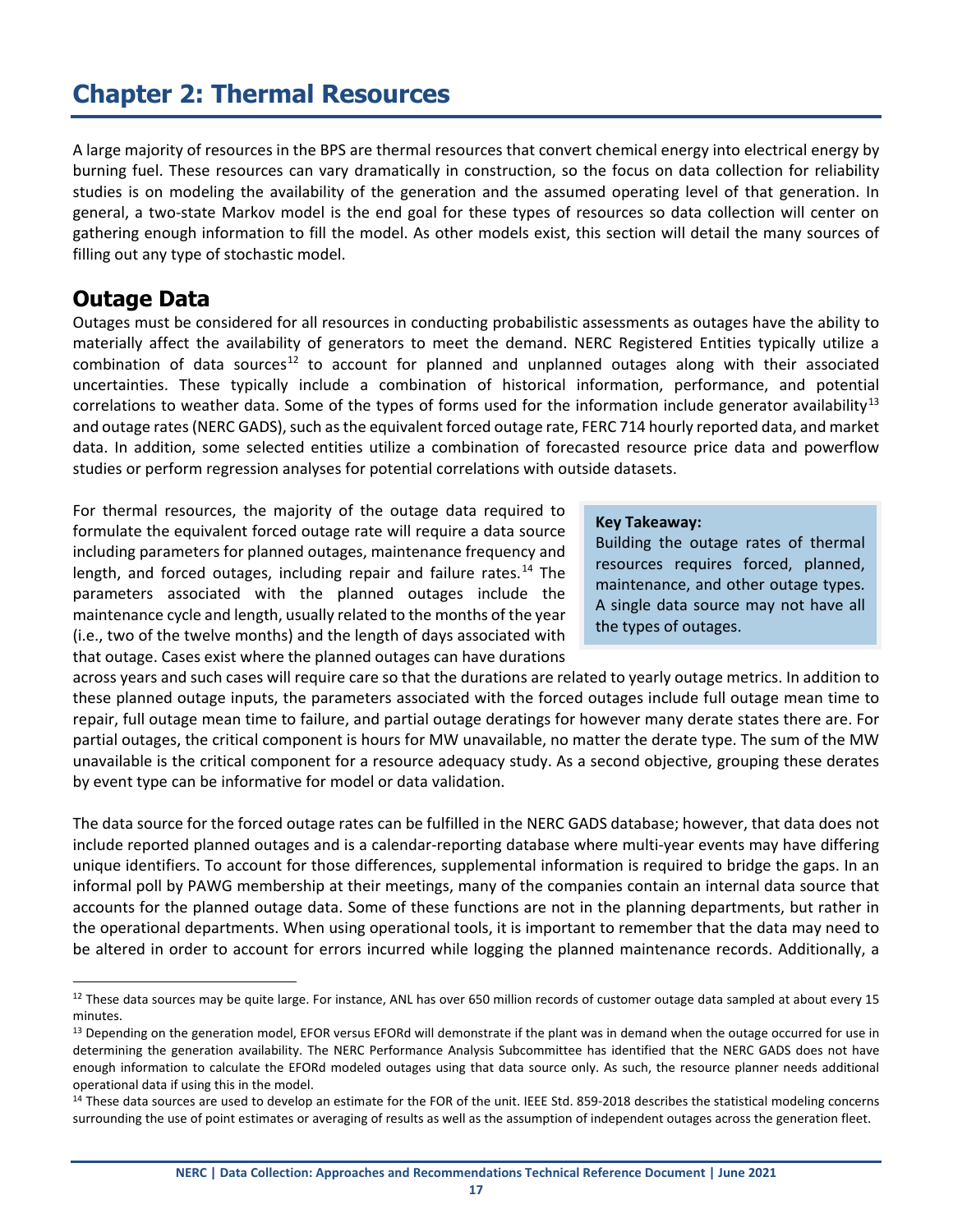Canadian Electrical Association (CEA) reliability database can also provide the statistics regarding thermal outages that aren't related to event based performance sources, much like the NERC GADS. In each of these sources, cleansing of the data in order to align the information submitted to the database and aligning it with the records found in operations that take on these derates. This type of cleansing may require knowledge of the model<sup>[15](#page-17-1)</sup> in order to align the transition rates with the submitted and forced conditions.

When utilizing the NERC GADS database, a few other peculiarities exist for thermal units as the reporting for units may not be consistent across the database. For units with a high startup rate, taking startup outage out of EFOR is a more appropriate way to model the stochastic nature of the unit; then the resource planner can utilize that reduced EFOR for those units. The startup failure rate may show up as a derate or as an outage rate. An additional consideration exists for NERC GADS: the database is set up for the immediate time frame, meaning that using it as a data source for derates will only provide the reduction of MW from the current ambient conditions. For some thermal units, this is not an adequate indication of the starting point as some units are highly sensitive to ambient temperature. For these units, additional data in the form of a temperature curve assists in developing their stochastic model.

For entities that do not use the GADS data, such as the IESO, they have an internal database that takes into account all outages (submitted, forced, and approved) on a per generator basis. Other entities also maintain an internal central database for this data. Generally, those entities utilize a set of samples from historical databases and submit planned outages to forecast the generators outage data for the study. This outage data is similar to the planned outage databases discussed above. Similar conditions exist to ensure data accuracy with reporting of planned outages in this type of system as well as the forced outage data. For the IESO, the planned outages are modeled as a part of future planned outages, 10 Year Forms with projected outage schedules, and historical planned outage rates. By collecting the data in one source, IESO is able to model their thermal resources.

### <span id="page-17-0"></span>**Perspectives on Predictive Outage Forecasting**

Historical GADS data collected by NERC is a common and standard data source for entities modeling conventional generation.<sup>[16](#page-17-2)</sup> Operational schedulers can also be a source of this information, and the Control Room Operations Window would be another valid data source for predictive outage forecasting. However, access to the information within this database can be challenging, and unit-specific information is not accessible to all entities. [17](#page-17-3) An alternative way to

#### **Key Takeaway:**

Predictive outage schedulers provide methods to forecast outages in future years where the planner conducts the probabilistic resource adequacy study.

obtain the data is by requesting it from resource entities directly. A specific example for requesting GADS data from resource entities, including the data request notice and data submission form, can be found in **[Appendix B](#page-34-0)**. Since conventional generation outage trends may change over time, it is useful to predict outages in planning studies. An example of such is in ERCOT, where staff reviewed several predictive algorithms (e.g., the Prophet<sup>[18](#page-17-4)</sup> tool developed by Facebook) to determine its usefulness in capturing changing trends. A predictive forecast approach based on Prophet<sup>[19](#page-17-5)</sup> has been tested to forecast fleet-wide forced outages. For unit-specific outages used in probabilistic studies, the predictive approach may not be applicable. Based on the ERCOT's experiences with such data sources, the predictive approaches can help visualize the nature of the combined historical and planned outages to provide a way to more accurately collect the correct outage rates to apply to the study. To fuel a stochastic model, these predictive outage-forecasting tools should include mean time to failure, mean time to repair, mean time between failures, and other transitions between the stochastic states to be an effective data source.

<span id="page-17-1"></span><sup>&</sup>lt;sup>15</sup> Such as the distinction between two-state and multi-state Markov models for thermal resources

<span id="page-17-2"></span><sup>&</sup>lt;sup>16</sup> These databases log historic outage data to calculate their availability. There are conversations on the use or nonuse of historic data in

<span id="page-17-3"></span>predictive probabilistic studies found in IEEE Std. 762-2018 and IEEE Std. 859-2018.<br><sup>17</sup> Only entities authorized to view unit specific data are allowed access to that data due to the sensitivities surrounding the data.

<span id="page-17-4"></span><sup>&</sup>lt;sup>18</sup> A link to the tool can be foun[d here](https://facebook.github.io/prophet/)

<span id="page-17-5"></span><sup>&</sup>lt;sup>19</sup> Link for the Prophet tool can be foun[d here](https://facebook.github.io/prophet/)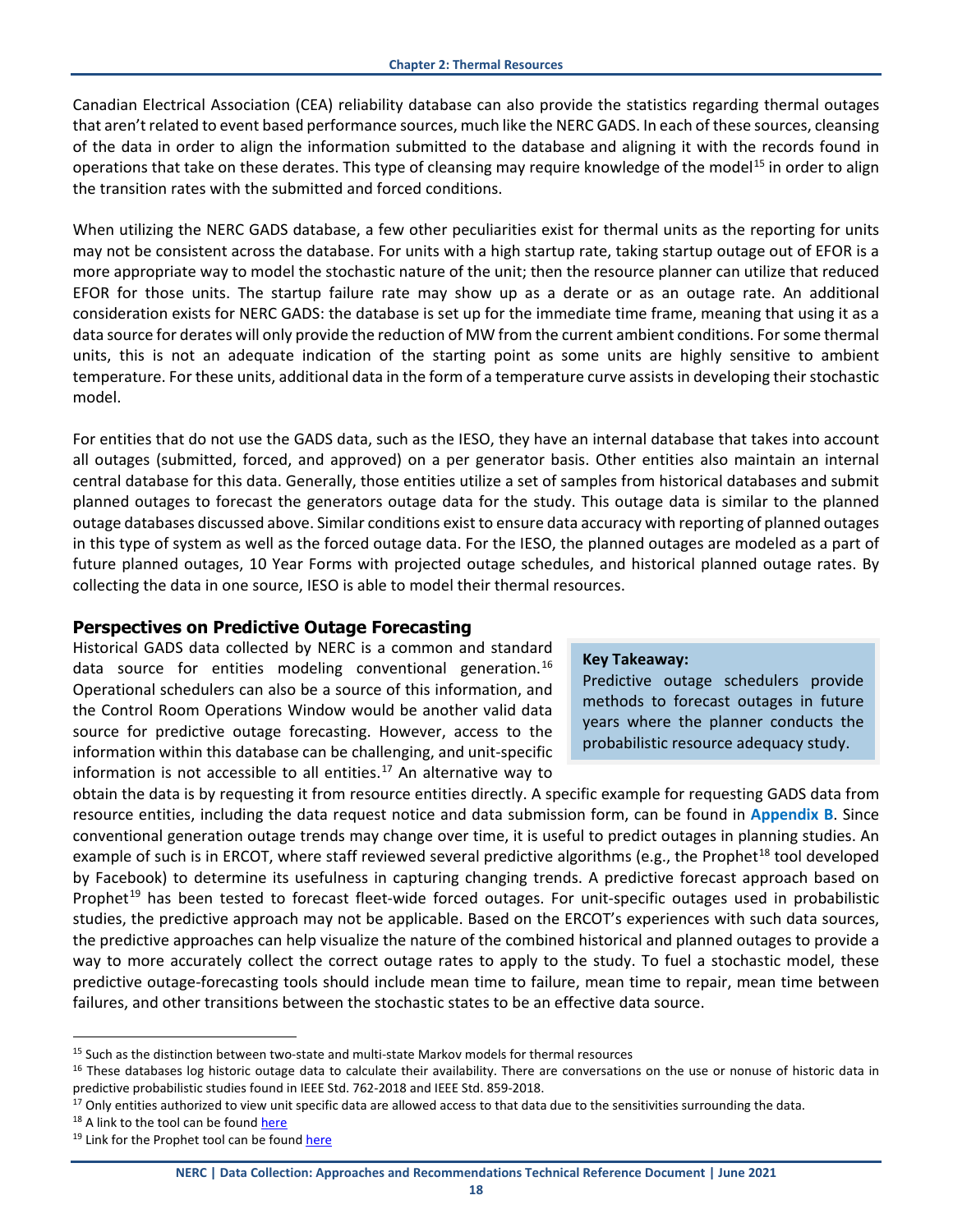## <span id="page-18-0"></span>**Data Considerations for Capacity Constraints**

Outside of planned and forced generator outages, there are other factors that can also affect supply availability that must be accounted for in reliability assessments. Factors like emissions constraints, unit deratings, fuel availability, and capacity constraints all limit the availability and ability for supply-side resources to meet demand and can have wide implications for reliability, especially in extenuating weather or stressed system conditions. Additionally, some future

#### **Key Takeaway:**

Many of the capacity modifications are highly model dependent, indicating the need for varying data source requirements. Data collection should be considered on a case-by-case basis.

market conditions may impact the capacity or dispatch of a unit where the operational characteristics of a thermal generating unit are subject to market influences. Some of these constraints can be found in the source documents that dictate the market rules or in the regulatory body that imposed the rules in the present or future market.

### <span id="page-18-1"></span>**Emissions Constraints**

Entities must account for the potential application of emissions if they plan to model these constraints in their resource adequacy studies. Some of these constraints are taken into account during economic dispatch of the units, while other models require explicit states modeled based upon the study conditions. Different government agencies regulate many of these constraints, so they are generally unique in each area. In general, the assumption for emissions is that the regulators will lift relevant constraints during blackouts or resource inadequate periods; however, these constraints can be adjusted by modeling the outage rates, capacity limits, and other water flow constraints in order to model the impact these policies have on specific generators. However, since the modeling varies, the amount of data required will vary as well. Resource planners are suggested to look to government agencies or emissions regulators in order to gather enough information to model the emissions constraints.

### <span id="page-18-2"></span>**Fuel Availability Data**

The NERC Electric-Gas Working Group has helped determine the interfaces and potential interdependencies that the electricity sector has with the natural gas pipelines and potential disruptions of those pipelines<sup>20</sup>. As it pertains to resource adequacy, the data required to model the impact of pipelines can be cumbersome and is not available in NERC GADS. The data source selected should consider mean time to failure and mean time to repair rates associated with those operating states. These general considerations are typically accounted for by using equivalent forced outage duration (EFORd) in some REs, but others do not account for this in the EFORd as that measure is typically reserved for mechanical outages. Similarly, the fuel availability statistics will need to account for the derate associated with lack of fuel. Due to these complexities, capturing this in a probabilistic study is cumbersome and will require more than usual amounts of data to perform a study. A resource planner will require access to pipeline outages and other natural gas information systems in order to model the impact on a resource adequacy study. In some very restrictive areas for fuel availability, a resource planner can consider modeling this thermal resource as an energy limited resource with considering some aspects of other energy-limited resources in **[Chapter 3](#page-20-0)**. In particular, the available natural gas (in MBTU $^{21}$  $^{21}$  $^{21}$  per day) from a data source in these scarce periods is important to consider.

<span id="page-18-3"></span><sup>&</sup>lt;sup>20</sup> Link to Electric-Gas Working Group report:

[https://www.nerc.com/comm/PC/ElectricGas%20Working%20Group%20EGWG/Fuel\\_Assurance\\_and\\_Fuel-](https://www.nerc.com/comm/PC/ElectricGas%20Working%20Group%20EGWG/Fuel_Assurance_and_Fuel-Related_Reliability_Risk_Analysis_for_the_Bulk_Power_System.pdf)Related Reliability Risk Analysis for the Bulk Power System.pdf

<span id="page-18-4"></span><sup>&</sup>lt;sup>21</sup> This is a common measurement in the natural gas industry to indicate 1,000 British Thermal Units (BTUs)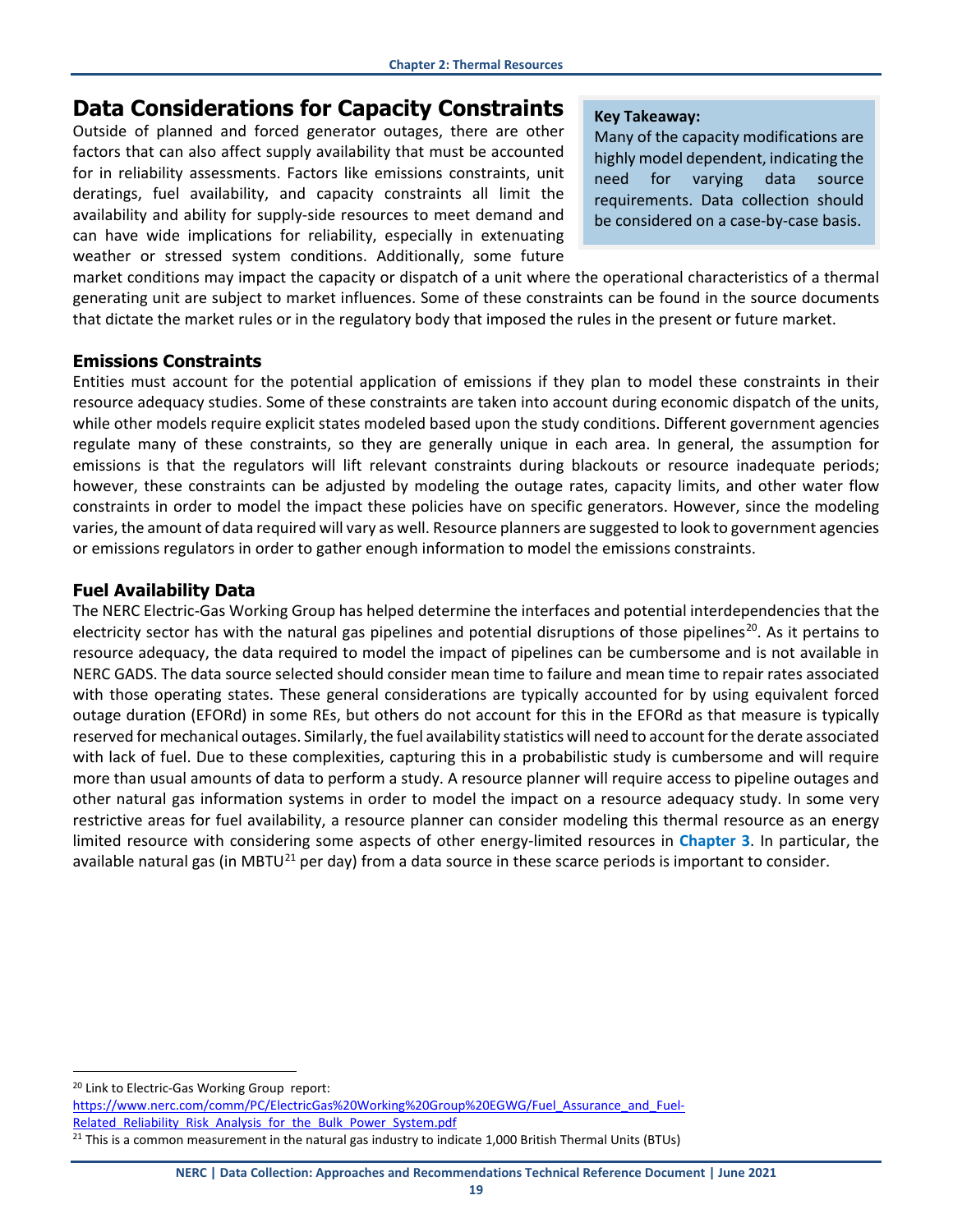#### <span id="page-19-0"></span>**Capacity Modification on Ambient Conditions**

To capture the capacity modifications due to differing ambient temperatures, some entities send a survey to their Generator Owners with capacities at specific temperature points. These points provide a curve and that particular curve is used to set the capacity derates under the ambient conditions; the source of those ambient temperatures is the same as the Weather-Related LFU portion discussed in **[Chapter 1](#page-8-0)**. The combination of these two provides a simplified method to model correlations between the weather and generator outputs for the forecasted short-term; nevertheless, the source for these model

#### **Key Takeaway:**

Thermal power curves allow the resource planner to adjust the capacity based on the ambient temperature studied. Modeling ambient conditions also requires weather data close to the resource.

considerations stays the same: a survey to generator owners to generate a thermal curve and the weather-related LFU sources.

Other capacity modifications depending on the ambient conditions exist. Terms like "high sustainability limit," which ERCOT defined as the real time maximum sustained energy production of a resource; "dependable maximum net capacity," which is defined as the maximum power a resource can supply under specific conditions for a given time interval without exceeding thermal or other stress violations; and "seasonal capacity," which is the capacity of a resource in a given season, come into play. These terms all describe the energy restrictions on ambient conditions and constraints that would hinder the modeled generator in the reliability study from producing its nameplate value. Should this be a major concern in the study, the data source<sup>[22](#page-19-2)</sup> chosen should be equipped to handle the desired study conditions and gather enough data on the constraint to model it stochastically. At minimum, this means determining the mean values for transitioning between the states.

#### <span id="page-19-1"></span>**Generation Availability in BTM Generation**

Data sources for behind the meter generation will be highly model dependent, but there are a few considerations for these generators that typically do not report in surveys or other generator data sources. These types of resources sometimes can be found as a load modifier, but those resources can sometimes be sensitive to a market price or other dispatch signals and are thus not related to the electrical characteristics at their point of interconnection. To gather enough data on these types of resources, a case-by-case data structure will most likely be needed or a wide swath of assumptions to be made based on the available data to the resource planner. Two approaches exist for these generators: one is to net them against the load to which they are close geographically, which carries all the assumptions of demand modeling, and the other is to model these as discrete stochastic resources with a recommendation for a simple two-state Markov model that can be developed off operational data superimposed on other time-synchronized measurements to determine the resource's full capacity. If modeling via the latter method, the same data types outlined in this chapter are expected to be placed into the model, and as such similar data are to be collected. Collecting this type of data may be cumbersome for these types of generators, so heuristics developed off knowledge of these facilities can aid in determining when to collect the data to best model the resource.

<span id="page-19-2"></span> $22$  This may be a survey to the GO, as the IESO example above demonstrates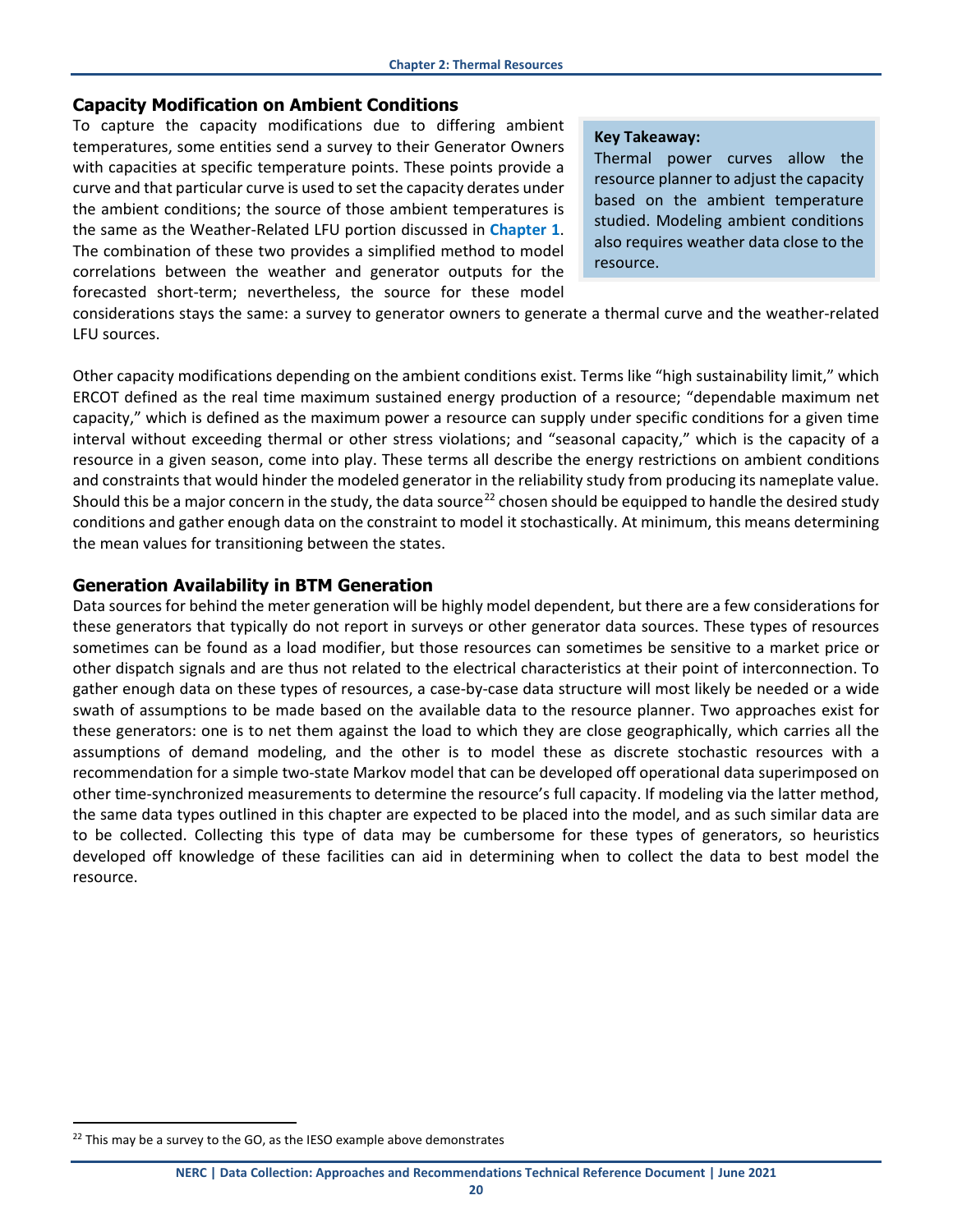# <span id="page-20-0"></span>**Chapter 3: Energy Limited Resources**

Some of the common resource adequacy discussions are based on the capacity of resources and the availability of those resources to meet the level of demand in a study. In the case of energy-limited resources, such as hydro, wind, and solar, capacity related discussions are only one facet of reliability planning. This chapter focuses on the different types of energy-limited resources to describe how to collect data representative of them for use in a probabilistic study.

## <span id="page-20-1"></span>**Hydro Units**

The vast majority of hydro generating facilities are considered as energy-limited units since these facilities are dependent on the availability of water resource. The time constant for the availability of water may be longer than that of wind or solar. The effect of unit-forced unavailability is not significant on hydro generating system reliability; therefore, many resource planners incorporate this unavailability in estimates of energy limitations when conducting probabilistic analysis. Some of the input parameters for each hydro power plant are as follows:

- Installed/in-service, Planned and retirement dates
- Monthly maximum and minimum output of each plant
- Monthly available energy from each plant
- Energy distribution (available energy to hydro unit)
- Forced outage rate or EFORd

For hydro generating facilities, some entities may assume that the available water or fuel for each plant has little or no uncertainty or that the water resource is in a drought condition. This is a conservative approach to ensure that sufficient resources will be available when needed. However, if the uncertainty is to be modeled, the data needed to incorporate that into the hydro facilities model requires similar data to other weather-related energy-limited resources.

## <span id="page-20-2"></span>**Simulated Solar Generation**

In a loss-of-load probabilistic study, it is important to cover all of the weather years of data for resources highly correlated to weather data (e.g., solar photovoltaic (PV)). In order to do so, resource planners can simulate the expected behavior of the solar plant for use in their lossof-load probabilistic studies, and many tools are available to augment or replace observed historical generation data for a particular resource or neighboring resources. One such tool is the Weather Research and Forecasting model<sup>[23](#page-20-3)</sup> used to generate the historical atmospheric variables, such as wind speed, temperature and irradiance as well as snow, ice, or other ground cover, which in turn simulate solar power production at each location in the model. The most important data points to produce a simulated solar profile are the types of arrays,

#### **Key Takeaway:**

Simulated profiles can be performed for both existing and planned solar PV sites. In either case, site-specific details help refine the fidelity of the profile. Some tools provide dc capacity and others ac capacity. For use in resource adequacy studies or assessments, an ac capacity will need to be calculated if the tool does not do so.

soiling, shade, snow or ice cover, and control parameters associated with tracking the solar bodies. One tool that utilizes these input parameters to then convert into ac capacity is the NREL SAM tool<sup>24</sup>. Other tools can produce solar profiles off generic adjustments. These tools take into account multi-order variables when producing the curves, but requires additional site-specific data that may not be available when conducting a resource adequacy study; however, it still remains an option for more specific profiles.

<span id="page-20-3"></span><sup>&</sup>lt;sup>23</sup> Information on this model is available [here](https://www2.mmm.ucar.edu/wrf/users/)

<span id="page-20-4"></span><sup>&</sup>lt;sup>24</sup> Availabl[e here.](https://sam.nrel.gov/photovoltaic.html) See information on the PVWatts portion of the tool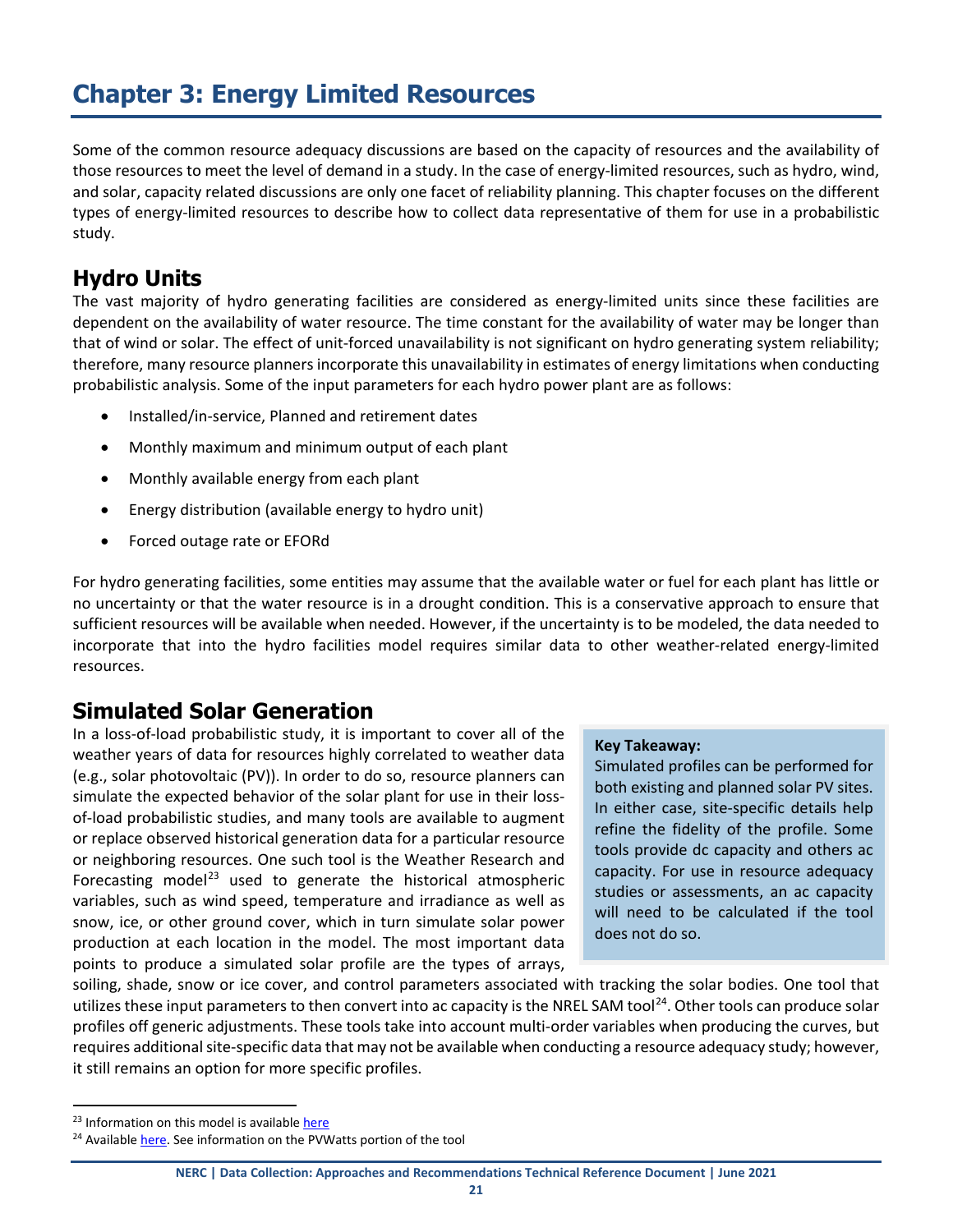To walk through the process, ERCOT computed the atmospheric values and adjusted them using surface station data and input them into a proprietary PV model to produce the hourly power output profiles. Programs mentioned above would also provide a profile, but ERCOT utilized proprietary models to accomplish the goal, yet another option available to resource planners. More details about developing hourly solar power profiles can be found in the solar profile methodology report, available on ERCOT's Resource Adequacy webpage.<sup>[25](#page-21-1)</sup>

If utilizing site-specific information to inform profiles, data found in **[Table 3.1](#page-21-0)** is useful for providing a program or vender when gathering simulated solar profiles. Some of the information is expected to be assumed as some can be site-specific and many of those parameters are not available at the time of study.

<span id="page-21-0"></span>

|                             | <b>Table 3.1: Solar Profile Data Requirements</b> |                                                                                          |  |  |  |  |  |  |  |  |  |
|-----------------------------|---------------------------------------------------|------------------------------------------------------------------------------------------|--|--|--|--|--|--|--|--|--|
| Category                    | <b>Data Point</b>                                 | <b>What to Gather</b>                                                                    |  |  |  |  |  |  |  |  |  |
|                             | Installed Plant<br>Capacity                       | Capacity of dc MW                                                                        |  |  |  |  |  |  |  |  |  |
|                             | <b>Tracking System</b><br>Type                    | Fixed, single, or dual axis                                                              |  |  |  |  |  |  |  |  |  |
| <b>Static Plant Details</b> | <b>Tracking Origination</b>                       | Azimuth, north-south, other                                                              |  |  |  |  |  |  |  |  |  |
|                             | Module Tilt                                       | Horizontal, tilt to latitude, other                                                      |  |  |  |  |  |  |  |  |  |
|                             | Module Azimuth                                    | Degrees off Azimuth                                                                      |  |  |  |  |  |  |  |  |  |
|                             | <b>Ground Cover Ratio</b>                         | Ratio of array coverage by other arrays                                                  |  |  |  |  |  |  |  |  |  |
| DC to AC<br>Conversation    | DC to AC Ratio                                    | Efficiency of dc to ac conversion in MW                                                  |  |  |  |  |  |  |  |  |  |
| <b>Inverter Details</b>     | <b>Inverter Capacity</b>                          | either inverter make and model, or number of inverters and the inverter<br>capacity      |  |  |  |  |  |  |  |  |  |
| <b>PV Module Details</b>    | <b>Module Capacity</b>                            | either module make and model, or number of modules per string and the<br>module capacity |  |  |  |  |  |  |  |  |  |

#### **Key Takeaway:**

Public resources exist to generate the simulated solar profile; however, nonpublic options exist for use as well.

Site-specific parameters are not required for these profiles; however, they provide a more granular approach to modeling the contributions of solar resources. In general, the solar profile is a time-series of data on the total power production (in MW) at a solar facility. Two methods exist for this. One is to gather time-series irradiance data and convert it to MW by collecting efficiency of the solar facility to convert that

irradiance into MW. This conversion acts as the solar profile for a particular resource and the NREL database for United States entities contains many years of solar data for this purpose. That database can somewhat cover Canadian areas database, but meteorological data from weather stations may be able to supplement this. The other method is to take historical generation samples from another solar generation facility, gather irradiance data as above, and then merge the two in order to capture some other uncertainties not related to irradiance. Some entities use a solar forecaster to accomplish this task, but many others do this merge of data inside their own company. This latter method allows site-specific information that is not necessarily the information detailed in **[Table 3.1](#page-21-0)** but captures the effects of that table.

<span id="page-21-1"></span><sup>&</sup>lt;sup>25</sup> [http://www.ercot.com/content/wcm/lists/114800/ERCOT\\_Solar\\_SiteScreenHrlyProfiles\\_Jan2017.pdf](http://www.ercot.com/content/wcm/lists/114800/ERCOT_Solar_SiteScreenHrlyProfiles_Jan2017.pdf)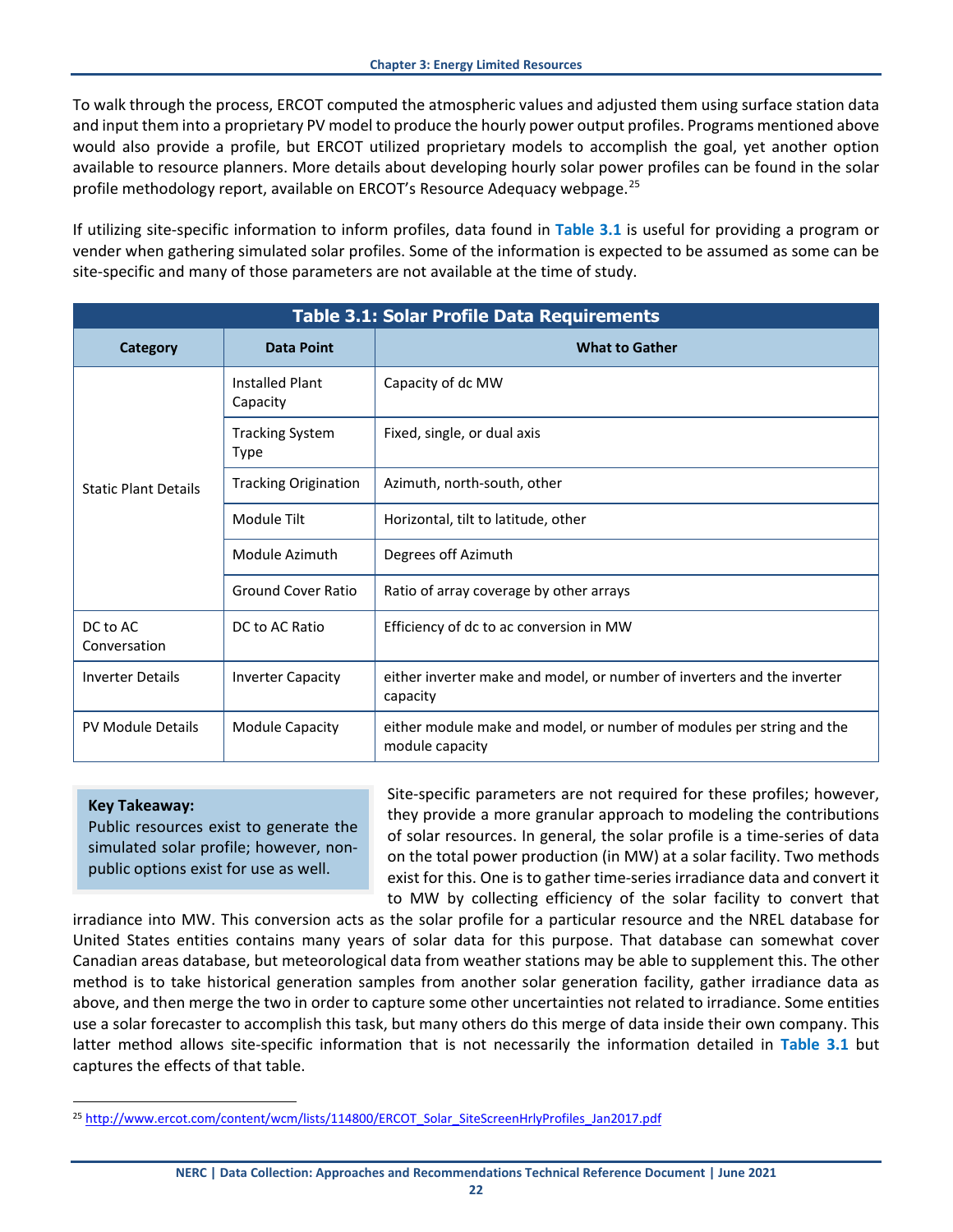## <span id="page-22-0"></span>**Hydro, Wind, and Solar Data**

Hydroelectric, wind, and solar resources are similar in that their production at a given point in time is governed by fuel availability. Hydroelectric resources have varying levels of control over their availability depending on the site; run-of-river generators are entirely dependent on river inflows, while generators with large reservoirs can have daily, weekly, seasonal or even annual storage. The goal of any data collection for modeling the capability of these resources is to find data that give the best representation of the capability of these resources over a period.

For all three resources, there are two basic types of data that can be collected: production data and fuel availability data. At a high level, production data captures the amount of electricity generated over a given period while fuel availability data captures the amount of primary energy that could have been converted into electricity over a period. For all three resources, the collection of production data is the same assuming that full data availability. For many embedded generators, production data may not be available. Collected data that captures the amount of primary energy that could have been converted into electricity for each resource type is outlined below.

When gathering data for these units, ensure that the same historical time frame is used for the demand sampling. If a different historical year is excluded from the sampling for data in the solar resource, the cross correlation coefficients of the hydro, wind, or solar resource with the demand will impact the end probabilistic metrics in the study. Maintaining the same historical period as the demand sampling will alleviate the concern over these cross correlations or any other

## dependency between the resource availability and demand. A good way to think about this is that in times of high irradiance, many air conditioning loads are likely to be active. If a TP samples irradiance outside of the same time boundaries as the load, the correlations in the shapes need to be described; they may be misrepresented in the study otherwise.

## <span id="page-22-1"></span>**Solar Fuel Availability Data**

For installed solar PV plants, the same irradiance data that created a solar profile can act as a fuel availability curve for that resource. There are various methods to collect irradiance data with some sources (detailed above). A cloud cover or satellite analysis might be necessary to determine the availability of the solar resource to contribute in the resource adequacy study. Some models require a temperature and wind speed aspect for solar availability, and any publicly available data source or nearby weather station can have those measurements. In addition to **Table 3.1**, some models require the global horizontal irradiance, diffuse horizontal irradiance, or direct normal irradiance or some combination of the three in order to calculate the output of the solar facility. Regarding those values, some weather stations are not equipped to measure all of the values.

## <span id="page-22-2"></span>**Wind Fuel Availability Data**

Wind fuel availability is similarly calculated as solar fuel availability. However, since wind speed is dependent upon the height of the measurement, the turbine height needs to be accounted for in the gathering of wind speed. The historical wind generation in that area is important in order to get the distribution of wind speeds and thus the generation of that facility. For operational plants, many have wind speed recorders that can be obtained to build the curve. NREL also maintains records for wind speeds between the years of 2012 and 2015; however, recent years are not recorded. The National

#### **Key Takeaway:**

If historical generation records are unavailable for the resource, geographically close profiles are adequate. This includes weather stations.

Oceanic and Atmospheric Administration<sup>[26](#page-22-3)</sup> can provide the wind speed for these and other years to supplement the data from NREL. If the operational plant does not record their data, nearby weather stations are also acceptable sources of data. A power curve translates this wind speed curve into a total MW output of the wind facility in order

#### **NERC | Data Collection: Approaches and Recommendations Technical Reference Document | June 2021**

## **Key Takeaway:**

Energy limited resource data gathering should have the same time frame as the demand collection in the resource adequacy study.

<span id="page-22-3"></span><sup>&</sup>lt;sup>26</sup> See here: https://www.noaa.gov/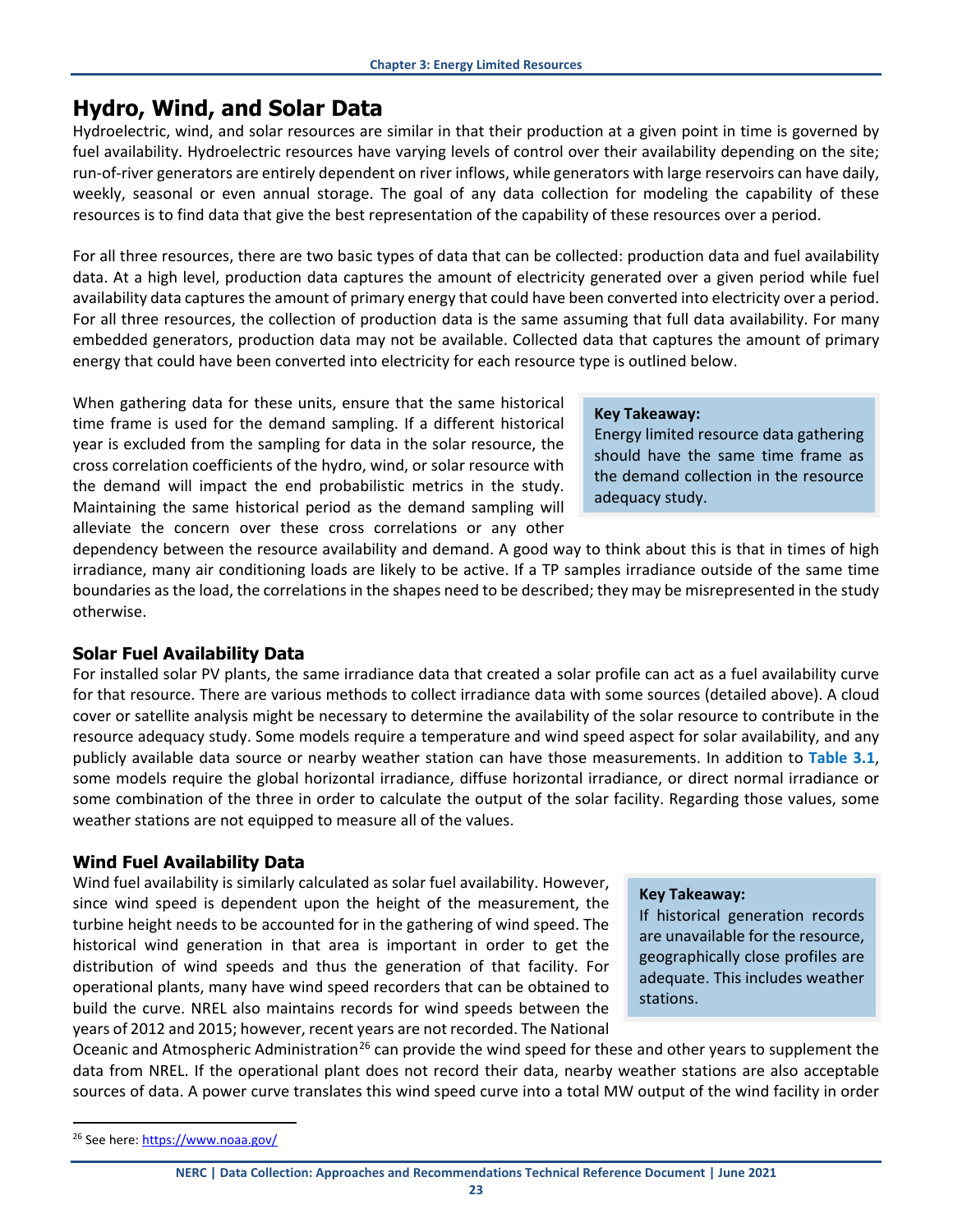to be used in the study. Other weather data may be required based on the sophistication of the wind model in the resource adequacy study.

For future-looking resource adequacy studies, the assumption of geographically close data availability is not always good. One tactic is to collect the capacity of the facility based on the projected design to assist in ascertaining the availability of the wind resource. The key parameters to procure are the design parameters and associate the parameters to an expected wind MW curve. Design factors to consider include turbine height, cut-in speed, cut-out speed, and other speed breakpoints as well as hot or cold temperature limitations and ice-loading capability of the turbine as based upon the design. As an example, WECC samples historical wind generation from their nameplate and uses that profile at a different wind generation facility in order to supply the wind speed curves. Then any design constraints are applied to that profile to gain the total MW production curve from that resource. In general, for studies that are modeling future wind facilities, a profile of wind speeds from other facilities or meteorological stations along with design parameters from the resource developer can produce the expected MW profile of the wind facility. This process is very similar to the simulated solar PV section above.

## <span id="page-23-0"></span>**Hydroelectric Data**

Similar to the wind data, representing energy-limited hydro facilities in the study could require a translation of their water supply into a total energy production. To do so, the resource planner will consider hydrologic or fluvial conditions, such as water inflow, outflow, and head of the hydroelectric resource. If using flow data, a power curve is required to translate the water flow into a time-series MW on that resource. For these types of facilities, many regulations dictate the amount of water stored or required to be flowing across the facility, so data on spilled water can supplement production data to give a better indication of the availability of the resource to produce electricity in the study. Additionally, only using production data underestimates the potential of the hydro resource. Market bid or offer data can supplement the production data to get the energy and/or the operating reserve to express the capability of the unit because the total capacity of the unit is the current capacity of the resource is the operating reserve the unit is providing added to any current power production. Since hydro facilities have many moving parts, planned and forced outages are also a concern, albeit a lesser concern. Other outages for hydroelectric facilities can also include environmental or safety outages, which have a similar lesser concern in terms of modeling in the resource adequacy study. See **[Chapter 2](#page-8-0)** on Thermal resources to find databases that these facilities can report to on outages.

The end goal of data gathering for hydroelectric resources is to build a water year for the amount of water available for the plant to use in generation of electricity and to incorporate any environmental factors, operating restrictions, and generation availability that may limit production based on the sophistication of the model. Unlike other energylimited resources, more attention can be made to the environmental factors that dictate the amount of flow out of the plant that will describe the availability of the resource. Additionally, if the hydro facility is a run-of-river facility, the inflow of the river and environmental constraints will likely dictate the availability of the plant. Some sources for the data are Environment Canada, NOAA, and other national weather databases that measure hydrological quality.

## <span id="page-23-1"></span>**Energy Storage Systems**

As of this report, two major types of energy storage exist: battery energy storage systems (BESS) and pumped hydro storage. The inputs in **[Table 3.2](#page-24-0)** are important to model energy storage systems. Not all parameters are exclusive to a pumped energy storage system or a BESS, though many parameters cross over.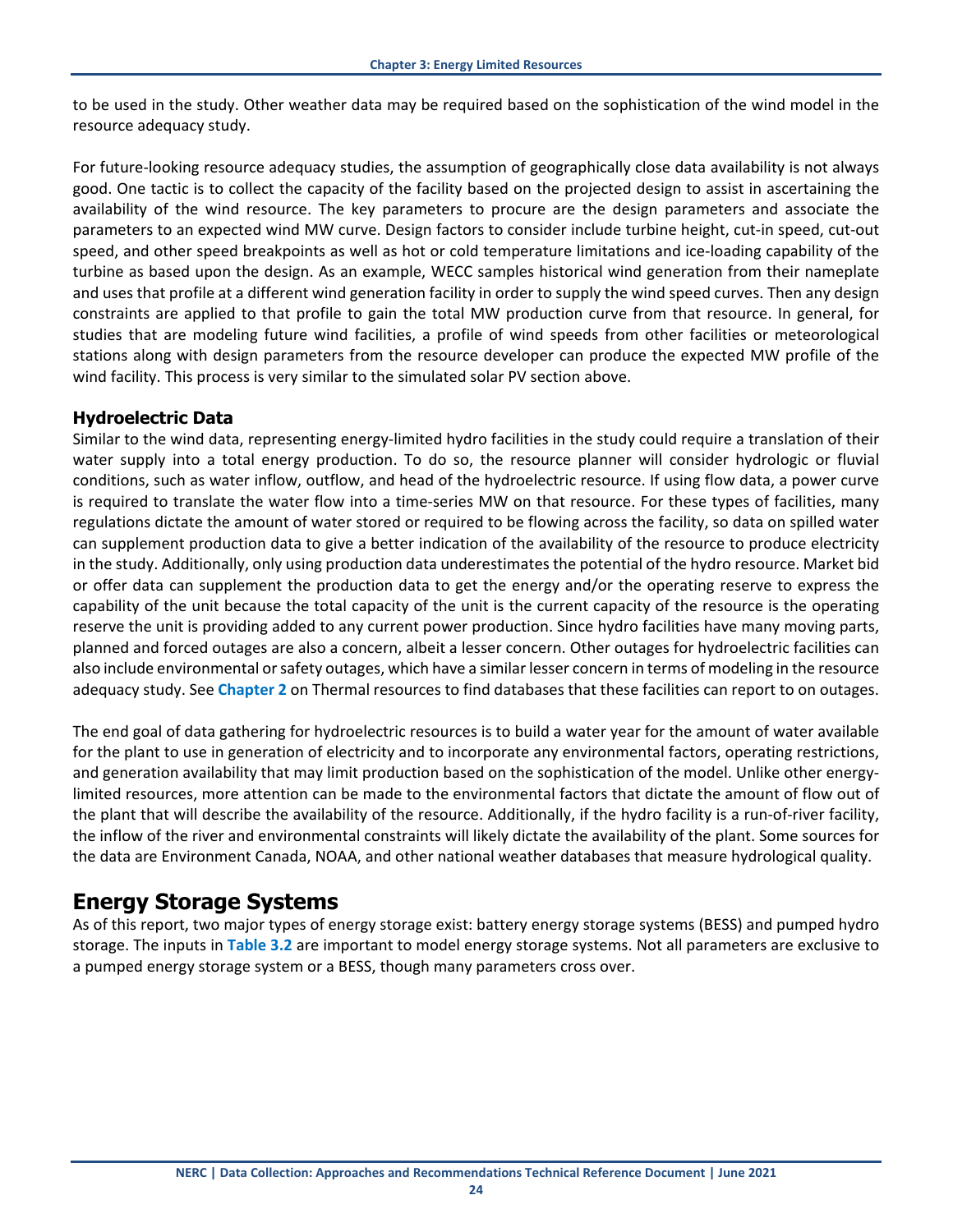<span id="page-24-0"></span>

| Table 3.2: Energy Storage System Profile Data Requirements |                                       |                                                                            |  |  |  |  |  |  |  |
|------------------------------------------------------------|---------------------------------------|----------------------------------------------------------------------------|--|--|--|--|--|--|--|
| Category                                                   | <b>Data Point</b>                     | <b>What to Gather</b>                                                      |  |  |  |  |  |  |  |
|                                                            | <b>Maximum Generating</b><br>Capacity | The maximum MW the facility can generate when<br>discharging its energy    |  |  |  |  |  |  |  |
|                                                            | <b>Minimum Generating</b><br>Capacity | The minimum MW the facility can generate when<br>discharging its energy    |  |  |  |  |  |  |  |
|                                                            | <b>Maximum Charging</b><br>Capacity   | The maximum MW the facility can take on when<br>charging its energy supply |  |  |  |  |  |  |  |
| <b>Resource Characteristics</b>                            | Minimum Charging<br>Capacity          | The minimum MW the facility can take on when<br>charging its energy supply |  |  |  |  |  |  |  |
|                                                            | Dispatch Order                        | Position in the economically constrained dispatch <sup>27</sup>            |  |  |  |  |  |  |  |
|                                                            | <b>Storage Cycle Efficiency</b>       | Total Roundtrip efficiency on the charge or<br>discharge cycles.           |  |  |  |  |  |  |  |
|                                                            | Maximum Energy                        | Pumped Storage Reservoir or BESS maximum<br>energy storage <sup>28</sup>   |  |  |  |  |  |  |  |
|                                                            | <b>Historical Outage Data</b>         | Time series MW production and consumption for<br>many historical years     |  |  |  |  |  |  |  |
| Outage and Maintenance Data                                | <b>Maintenance Periods</b>            | Time windows where the resource is under outage<br>for maintenance.        |  |  |  |  |  |  |  |
|                                                            | Availability of the Unit              | Failure and repair rates of the unit <sup>29</sup>                         |  |  |  |  |  |  |  |
| Unit Availability during                                   | <b>Pumping Operation</b>              | Similar to the Outage and Maintenance Data                                 |  |  |  |  |  |  |  |
| Ancillary Services*                                        | Normal Operation                      | Similar to the Outage and Maintenance Data                                 |  |  |  |  |  |  |  |

\*This type of data may be very difficult to obtain for battery energy storage systems as they may have many different ancillary services. An operational profile may be more informative.

Initial additions of energy storage systems to systems that are capacity constrained rather than energy constrained are generally capable of providing full capacity value with 4–6 hours of continuous operation relative to conventional resources. As an example, an energy storage resource can be charged during low load periods and dispatched during the few highest load hours of the day or by other dispatch patterns depending on how the resource is procured. However, when the penetration increases above 2–3% of system

#### **Key Takeaway:**

Understanding the energy storage device's operational characteristics allows for adequate modeling and informs the data collection and databases required for the study.

peak, rigorous modeling of all constraints and capabilities of energy storage systems is required. While the dispatch methodology is still the same, the frequency and duration of high load becomes more binding on the capacity value that energy storage resources can provide since they are required to serve more of the load.

**NERC | Data Collection: Approaches and Recommendations Technical Reference Document | June 2021**

<span id="page-24-1"></span><sup>&</sup>lt;sup>27</sup> This is important for EOPs or other ancillary service capacities these storage systems supply. Market data may be required

<span id="page-24-3"></span><span id="page-24-2"></span><sup>&</sup>lt;sup>28</sup> In pumped hydro cases, this maximum may be quite large.<br><sup>29</sup> In BESS systems, this is highly crucial due to the construction of the battery pack. Other energy-limited resources have resilient measures in place; however, BESS construction has either an "all or none" capacity.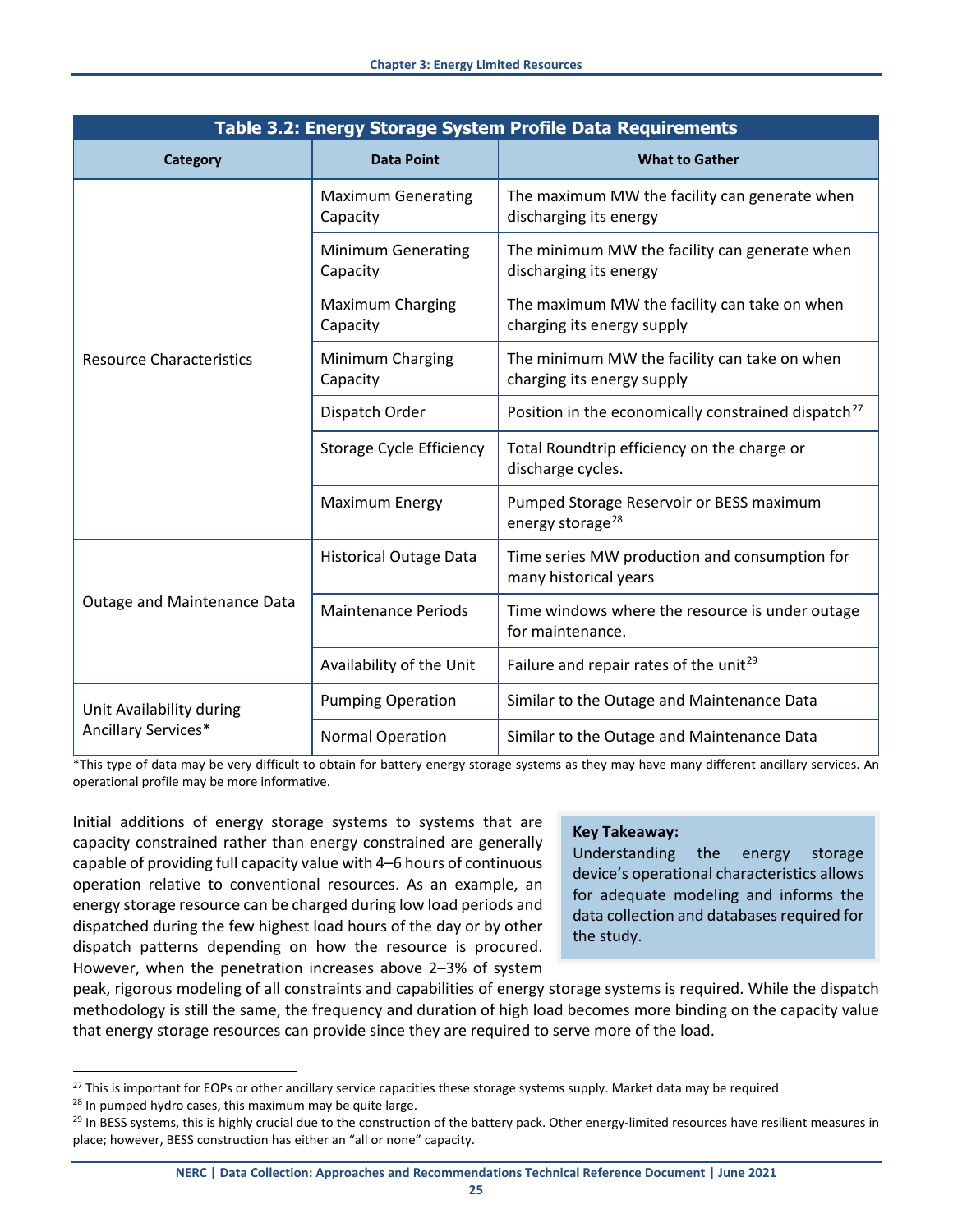It is also important to note that there are numerous possible interactions of the various energy-storage-specific inputs. For example, if the dispatch order of energy storage systems is not optimized for reliability, they may need a significantly longer duration capability to provide full capacity value. In addition, if energy storage resources can be used to serve ancillary services, their reliability value can be substantial with even shorter duration capability.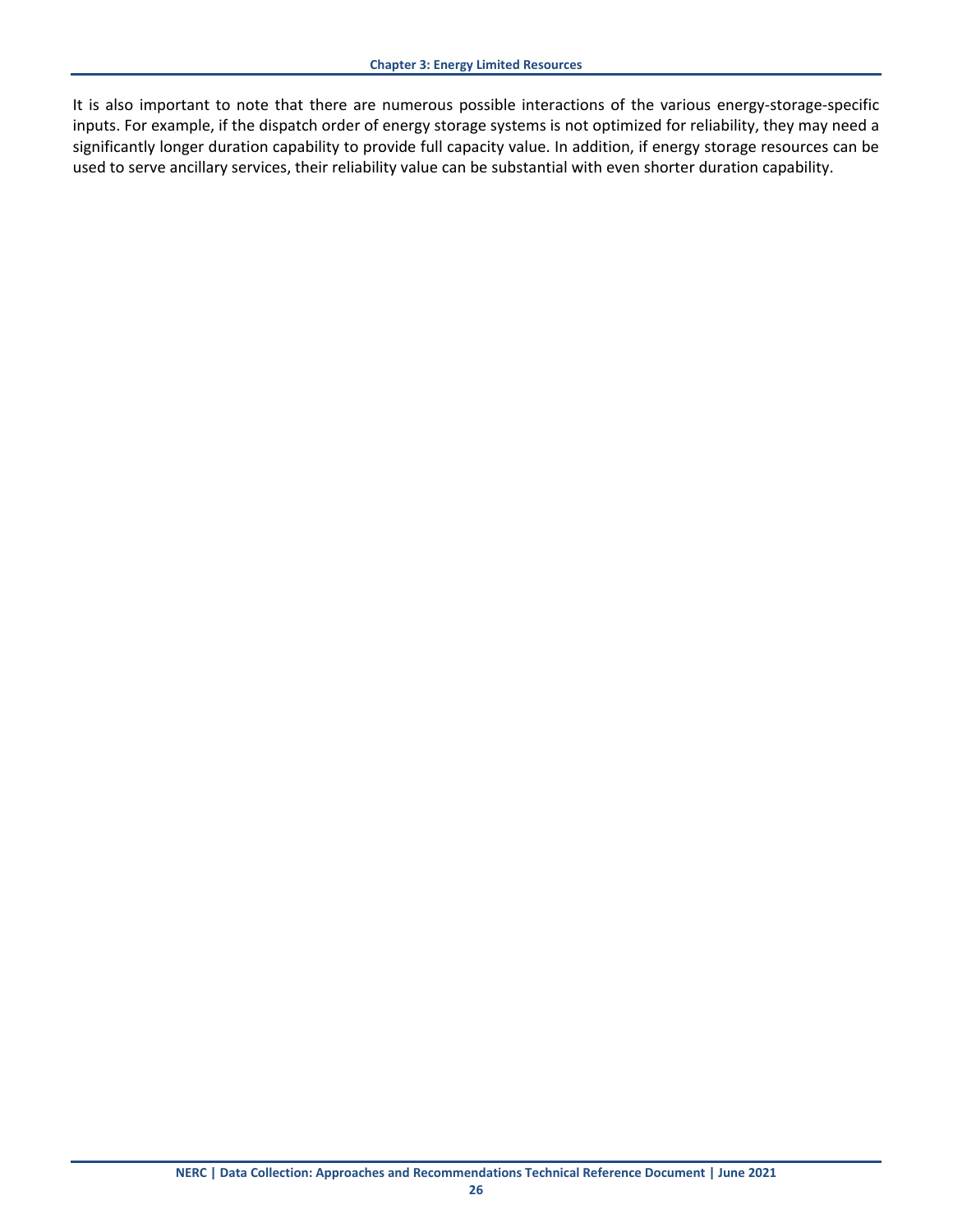# <span id="page-26-0"></span>**Chapter 4: Emergency Operating Procedures**

EOPs are control actions or tools that system operators can utilize to modify generation or loads under stressed, abnormal, or emergency system conditions. These conditions could be resource supply or reserve deficiencies or element contingencies under the course of BPS operations. EOPs should be properly accounted for and modeled into probabilistic reliability assessments to ensure that a realistic representation of system risk concerning resource adequacy are considered. These tools can be invoked or implemented to mitigate possible resource shortages or emergencies prior to the disconnection of load and the likelihoods of use and amount of relief can vary. The procedures and details of EOPs is widely dependent on a regional, area, or entity basis and typically occurs under preestablished criteria.

## <span id="page-26-1"></span>**Parameters**

Modeling EOP types of remedial actions can vary greatly by entity and data sources can vary accordingly. EOPs will generally provide a means to relieve a constraint for a specific amount of time. Some types of EOP's that could be considered for studies can include the following:

- Interruption of Transmission Service (Transmission Loading Relief)
- Load Curtailments or Interruptible Load Programs
- Operating Reserves
- Use of import agreements with neighboring systems
- Voltage Reduction
- Special Resources
- Demand Response
- Public Appeals
- Cyclic load shedding

These types of EOPs can have specific parameters that must be considered in modeling. These could include the number of times in a given time period the EOP/resource can be performed, the duration and time period between calls, and the amount of relief on subsequent calls or fatigue factors. These constraints can be seasonally adjusted as well depending on the area as seasonal temperatures may prevent an EOP from being enacted on the demand side from an undisturbed system. With regard to these procedures, state governments or programs may have the details on the limitations and can help to associate the exact parameters required to model that specific type of EOP.

## <span id="page-26-2"></span>**Collection Methods**

Due to the rigidity for some EOPs, the duration and frequency are generally fixed, indicating a lack of major data collection efforts being needed for a probabilistic study. In terms of data collection, some programs may require a customer to sign up with the utility for the program. As such, the repository that holds those records will be the source of data for the probabilistic study to determine how much load is relieved when

### **Key Takeaway:**

Emergency operations procedures require less data gathering to model than the other topics discussed due to their fixed duration and frequency of calls.

the EOP is enacted for those programs. Relevant load relief data (in MW) for EOPs can be determined through several methods, depending on the system; however, the majority are based on collection via source documentation or by historical availability.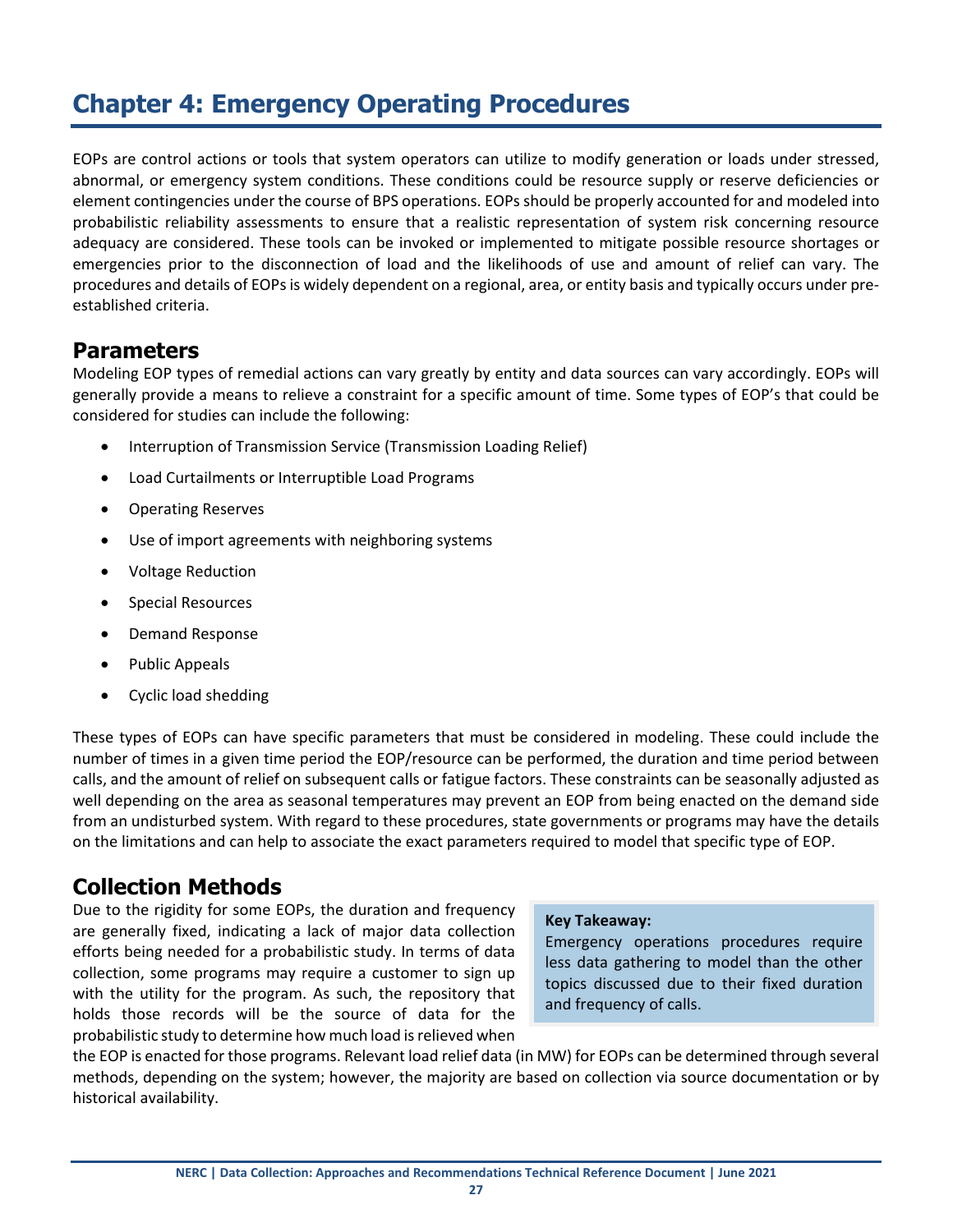The source documentation methods look at the establishing papers, legislation, or programs that dictate how EOPs will be called upon and use such information as data for study. For instance, some EOPs, such as voltage reduction, can be determined through the source documents of those schemes. Other EOPs' load relief data can be collected through the registration of resources and the availability requirements for these resources in an emergency. Even further, some EOPs are spelled out in the tariffs and serve as good data sources for determining the amount of available capacity for load relief. Limitations on the number of calls for these EOPs need be considered when collecting the data as well the assumptions surrounding the source documents to see if both still hold for the study in question. This type of data may not be found in the source documents and should be considered when collecting data for study.

Regarding historical availability methods, the resource planner can also actively collect data regarding how much relief occurred from historical calls to EOPs. Trends could also be reviewed from GADS or other measured data to develop reasonable assumptions for usages for a given EOP if the other methods cannot provide the data. Availability of these resources at the time of the emergency, such as the proportionality to peak loads, should be considered when developing assumptions utilizing the availability databases.

## <span id="page-27-0"></span>**Physical Testing or Audits for Voltage Reduction**

If physical test are available to the planner, the resource planner can commission a voltage reduction test and utilize those results to determine the amount of relief that the EOP can provide in the probabilistic study. These tests may require other jurisdictional approval prior to conducting the test. Other types of tests may also exist to provide the estimated capacity relief from other EOPs and entities can look to either producing their own test or coordinating with other entities to produce a test.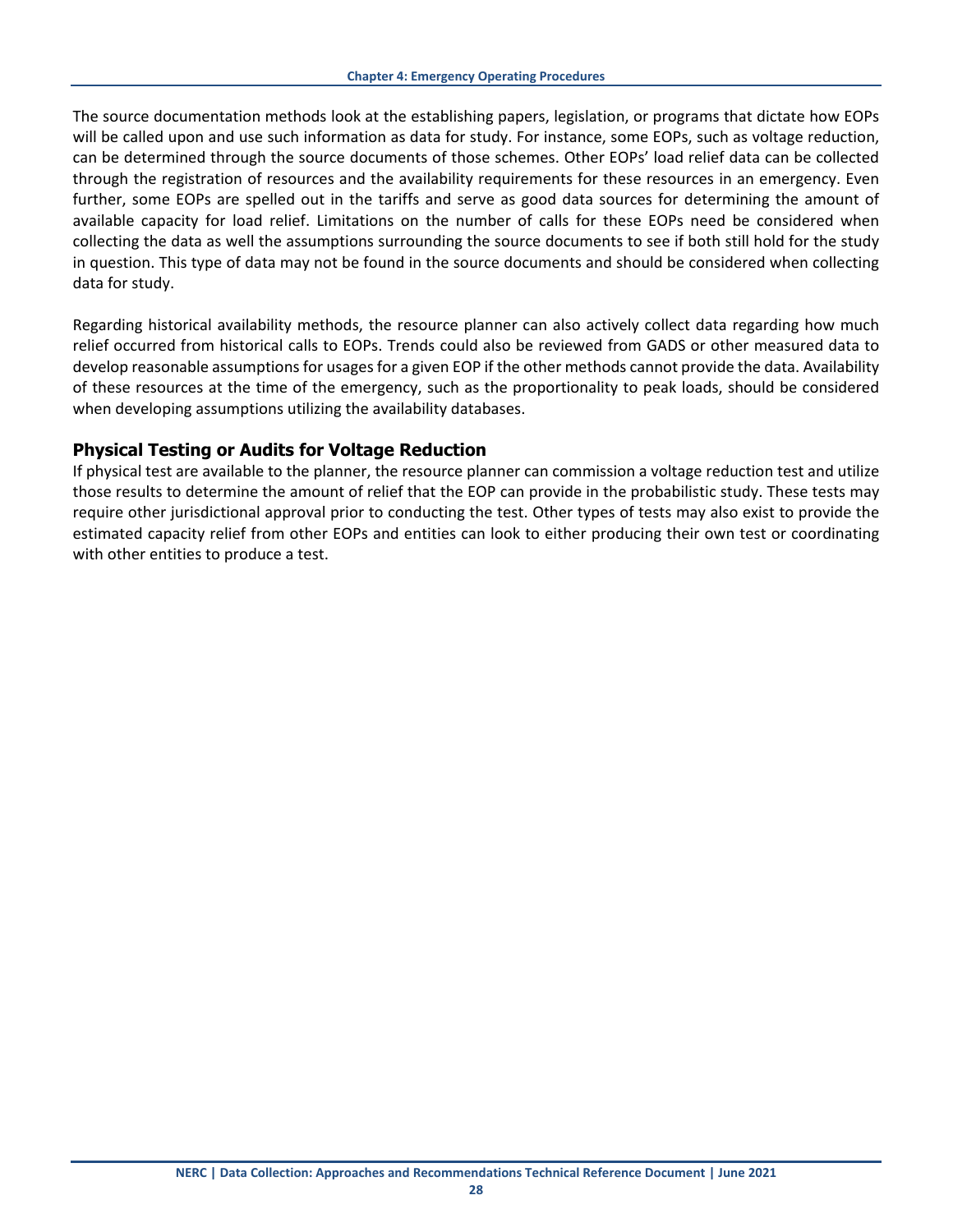# <span id="page-28-0"></span>**Chapter 5: Transmission Representation**

Transmission constraints have received increased focus in probabilistic resource adequacy assessments. There are many different parameters associated with transmission lines and not all may be useful to determine the interconnected system's reliability in a probabilistic representation, depending on the study. A majority of the data sources discussed in the other chapters are representative of the desire to determine if sufficient generation is available to meet demand. Similarly, there may be a desire to determine if sufficient transmission is available to deliver that generation to meet demand.

**Key Takeaway:**

Data requirements depend on the types of transmission model used in the resource adequacy study. Some require additional line parameters, but others require only transfer limits

## <span id="page-28-1"></span>**Interface Limit and Detailed Circuit Representation–Data Requirements**

Typically, there are two different ways to represent transmission constraints: interface limit models and detailed circuit representations. In the interface limit model, the transmission is modeled as a "pipe" between two areas with specific constraints and properties. In the detailed circuit representation, the transmission is modeled using all

transmission lines that may be seen in positive sequence load flow software into the reliability assessment realm. These types of representations can be useful depending on the type of study being done; however, their data sources may not always be the same.

#### <span id="page-28-2"></span>**Interface Limit Model**

The transmission constraints between areas are modeled with interface transfer limits. Each interface is represented as a tie line with bidirectional transfer limits. Physically, each interface may consist of two or more transmission lines and the interface limits and equivalent admittances are typically determined based on thorough steady state and/or transient stability analyses. Most of the existing tools for resource adequacy assessment are able to simulate random forced outages on the interface between areas. The minimum data required for representing the interface limits depend on the purpose of assessment and the method employed for network flow analysis. **[Table 5.1](#page-28-3)** shows the minimum data requirements for using the Interface Limit Model to incorporate transmission constraints in resource adequacy assessment. NERC TADS is a database that records the type of outages associated with transmission lines and provides enough information to formulate a forced outage rate for the transmission elements. Aggregation techniques will be required to associate the specific line data with how the transmission is modeled as the records in TADS may be more specific than the tie line representation. In order to find the bidirectional transfer limits, generally an available transfer capacity (ATC) study can inform on the limiting conditions and the results of that study will provide a "source to sink" capacity between areas, which is very conducive to modeling these interfaces. If adding in the dc powerflow capabilities of load flow software, the equivalent reactance between the source and sink in that ATC study will need to be determined and provided. This may not always be provided in a single ATC study, so model reduction of the powerflow data collected for Interconnection-wide base cases created under NERC MOD-032<sup>[30](#page-28-4)</sup> can aid in finding the equivalent reactance of the interface.

<span id="page-28-3"></span>

| Table 5.1: Minimum Data Requirements (Interface Limit) |                            |                                |            |  |  |  |  |  |  |  |
|--------------------------------------------------------|----------------------------|--------------------------------|------------|--|--|--|--|--|--|--|
| <b>Network Flow Method</b>                             | <b>Import/Export Limit</b> | <b>Equivalent</b><br>Reactance | <b>FOR</b> |  |  |  |  |  |  |  |
| <b>Transportation Model</b>                            | Yes                        | No                             | Maybe      |  |  |  |  |  |  |  |
| DC Power Flow                                          | Yes                        | Yes                            | Maybe      |  |  |  |  |  |  |  |

<span id="page-28-4"></span><sup>&</sup>lt;sup>30</sup> NERC MOD-032 can be foun[d here](https://www.nerc.com/pa/Stand/Reliability%20Standards/MOD-032-1.pdf)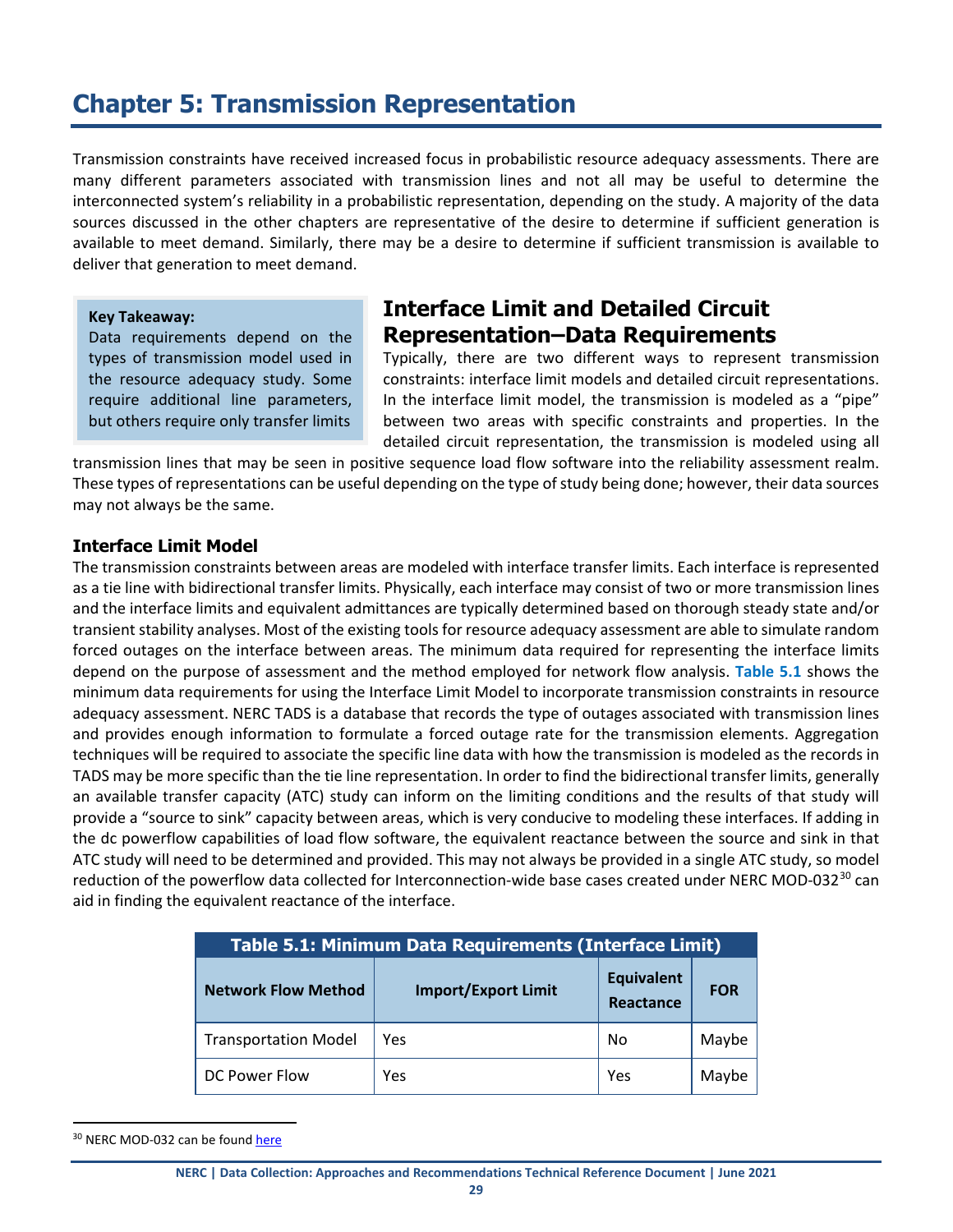#### <span id="page-29-0"></span>**Detailed Circuit Representation**

Normally, detailed transmission models are not required in resource adequacy assessment. If detailed circuits are modeled with generation facilities, the evaluation is often referred to as composite system reliability assessment and a vast number of input data are needed for such assessment. Composite system reliability assessment mainly involves the selection of possible system states for evaluation and the assessment of the consequences of these states. Two basic methodologies are used in the system-state selection in composite system reliability assessments. These are the analytical contingency enumeration approach and the Monte Carlo simulation method. The system analysis of the consequences of selected outage states is the same for both analytical and Monte Carlo simulation methods; ac or dc power flow is employed to determine if a particular state is a success or a failure in composite system reliability evaluations.

The detailed power flow data for composite system reliability assessments typically contains information on the system topology, equipment ratings, and various potential operating conditions, for example, summer/winter, peak/light load, drought/wet, or export/import scenarios. These power flow data are maintained and updated by industry regularly. Outage statistics data, such as the failure rate and average outage duration for all of the composite system facilities, are recorded and available from NERC GADS and TADS systems for generation facilities and transmission facilities. Some system specific data (e.g., remedial action schemes, fast runback of HVDC, normal operating procedures, tapped transmission lines, common mode outage information) may be needed. The general procedure and the minimum data requirements for composite generation and transmission reliability assessments are available in existing literature.<sup>[31](#page-29-1)</sup>

<span id="page-29-1"></span>31

Billinton, R., 1969. Composite system reliability evaluation. IEEE Transactions on Power Apparatus and Systems, (4), pp.276-281.

Billinton, R. and Wenyuan, L., 1991, July. Composite system reliability assessment using a Monte Carlo approach. In 1991 Third International Conference on Probabilistic Methods Applied to Electric Power Systems (pp. 53-57). IET.

Ubeda, J.R. and Allan, R.N., 1992, March. Sequential simulation applied to composite system reliability evaluation. In IEE Proceedings C (Generation, Transmission and Distribution) (Vol. 139, No. 2, pp. 81-86). IET Digital Library.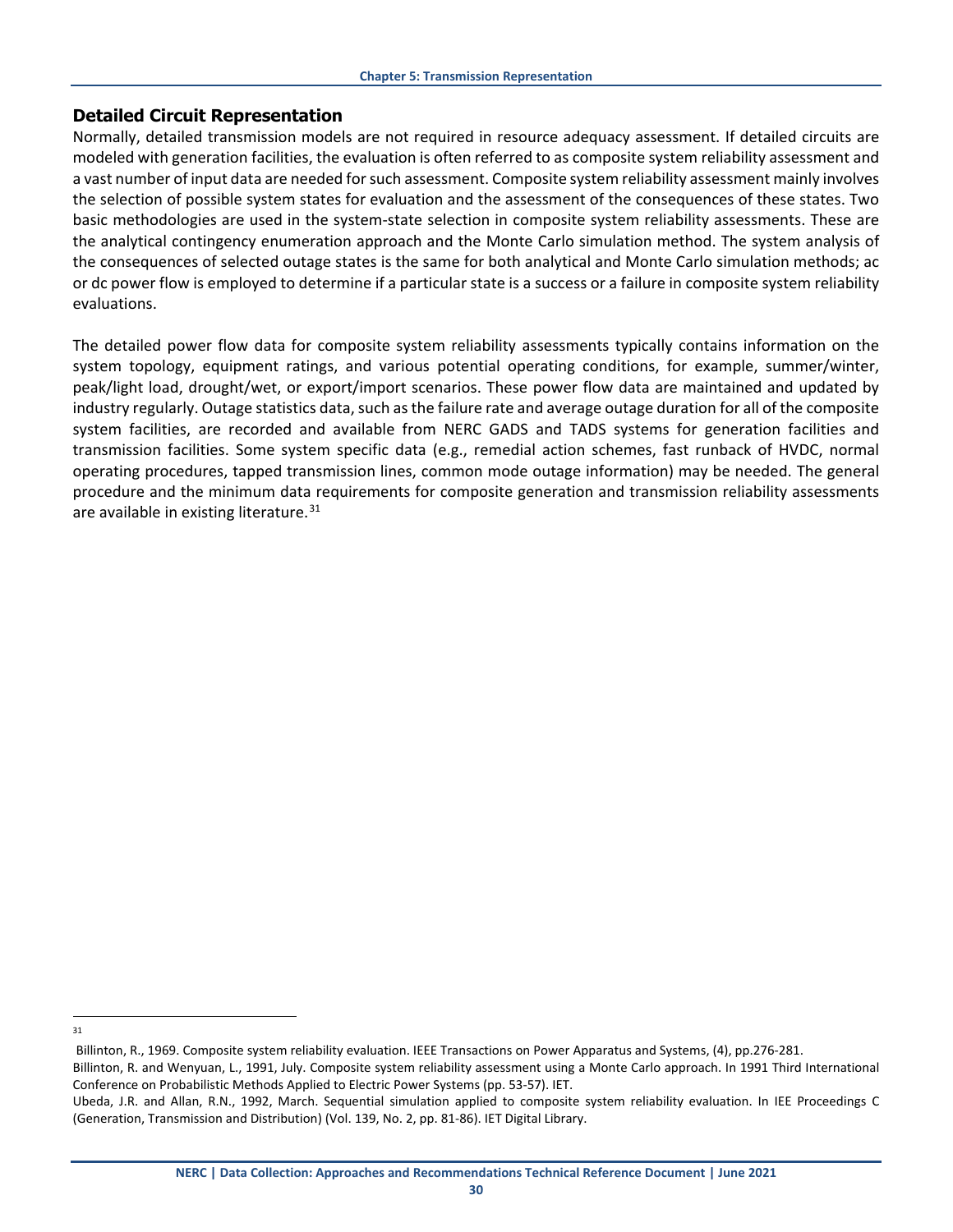# <span id="page-30-0"></span>**Chapter 6: Concluding Remarks**

Based on the current methods for setting up a probabilistic resource adequacy assessment, the PAWG identified a few commonalities that are of particular importance. While different studies may require additional data to address the impacts of a particular risk (e.g., cyber-related attacks), this document provides different collection experiences and highlights the key points of resource adequacy studies. In particular, the PAWG identified a few common practices that should be emphasized. In general, the probabilistic studies require large quantities of data to add more complexity to the models in their assessments.<sup>[32](#page-30-4)</sup>

## <span id="page-30-1"></span>**The Need for Data in Probabilistic Studies**

In general, a resource planner's job is to predict and determine the level of risk for future years. Planners require a set of predictive models that they develop and maintain. In order to develop and maintain their models, planners require access to a variety of different types of data that may not be available. This particular point is crucial as sometimes engineering judgement is able to fill where data is not available; however, judgement is not a substitute for high quality data sources that are representative of the equipment being modeled. This need for high quality data applies to all the different categories of data in the previous chapters and is not relegated to demand, generation, transmission, etc. Additionally, the study objective may change the modeled parameters based on the engineering judgement of the resource planner. In any two given studies, certain resources or aspects of a resource may not be a necessary modeling requirement due to the study objective. The resource planner needs to determine the model complexity required for the loss-of-load probabilistic study and use the data sources appropriately to complete the model.

## <span id="page-30-2"></span>**Common Key Points**

The PAWG identified the following key points in data collection across many different portions of a probabilistic resource adequacy study:

- Collection of weather data and any portion of the resource adequacy study related to weather should have the samples taken in the same period. If samples are not able to coincide, a cross-correlation calculation can help reorient when the weather data sample was taken and when the demand sample was taken.
- When utilizing GADS or other historical outage reporting data, the thermal resources future outage rate may not be indicative of this historic metric, especially when the facility moves to different operational characteristics.
- BESSs can be modeled similarly to other energy-limited resources, such as pumped hydro, when performing a resource adequacy assessment with an emphasis on understanding the operational characteristics of the BESS.
- Data collection for transmission systems in probabilistic resource adequacy assessments depends on how detailed of a transmission model is represented in the study. This is over and above the normal dependency that other portions of a probabilistic resource adequacy study requires.
- PCs, TPs, and other modelers require access to detailed information in order to build and maintain their models for use in probabilistic studies.

## <span id="page-30-3"></span>**Possible Future Work**

As probabilistic resource adequacy studies develop and mature, the PAWG recommends that the ERO review this data collection document. By doing so, this document can be utilized along with other probabilistic resource adequacy

<span id="page-30-4"></span><sup>&</sup>lt;sup>32</sup> This assumes that no assumptions will be made regarding the effect these new facets of the model have on the availability or performance of the element in the resource adequacy study.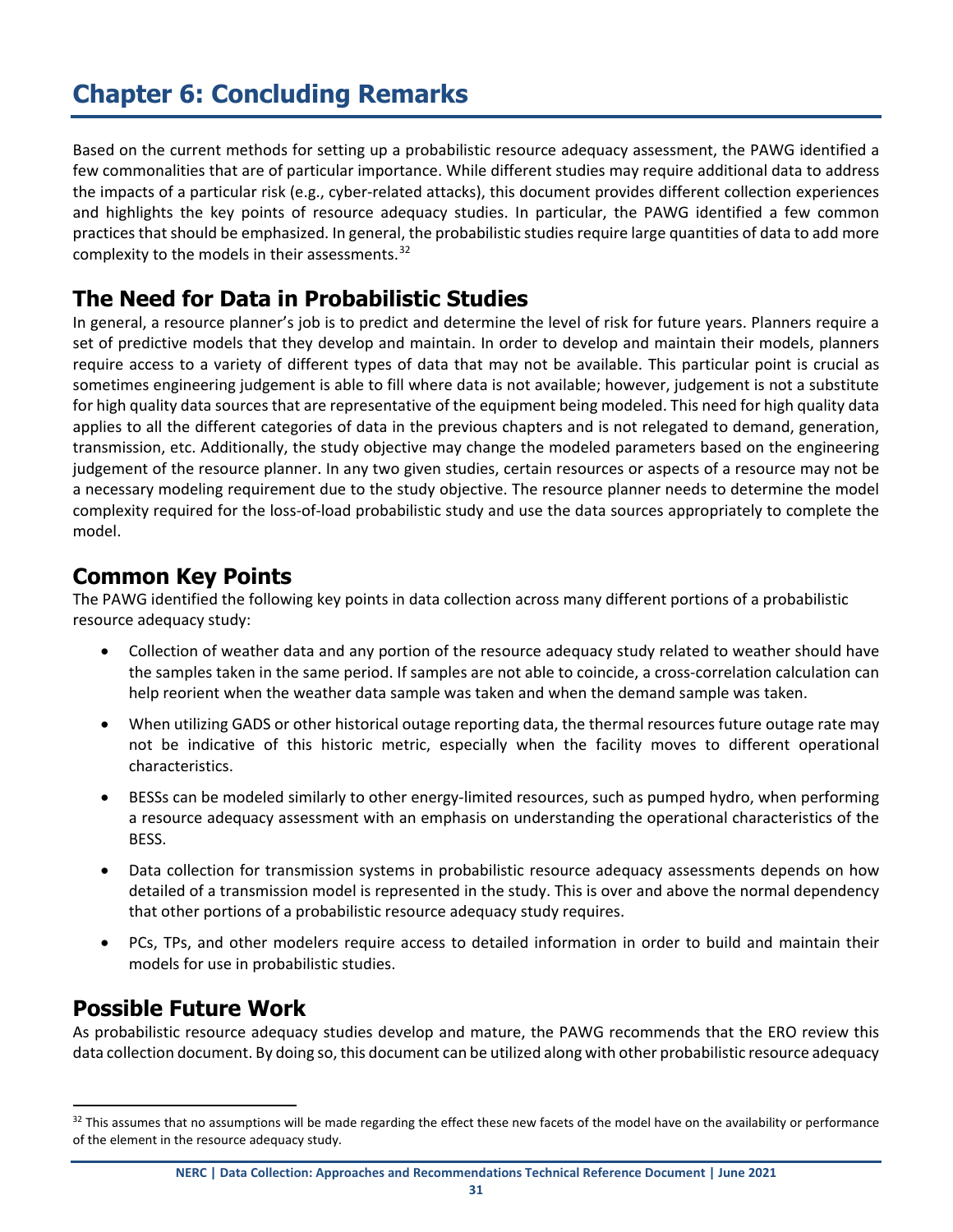documents to assist entities with developing new probabilistic requirements or improving previous ones. Additionally, the PAWG issued the following recommendations:

- When utilizing GADS or other historical outage reporting databases, the thermal resources future outage rate may not be adequately represented by use of this historic data, especially when the facility moves to different operational characteristics. A thorough review should be done before using historic outage data when representing future risk.
- PCs, TPs, and other entities should work to gain access to data not otherwise made available that may affect the results of their resource adequacy studies or assumptions. Some entities do not have access to data sets to feed their models, and the need for more accurate studies may require access to data outside of those publicly available. This is paramount as resource planners are not able to perform studies without welldeveloped models that require a wide range of data.
- Careful understanding of data source assumptions and restrictions should be used when vetting a new or previous data source.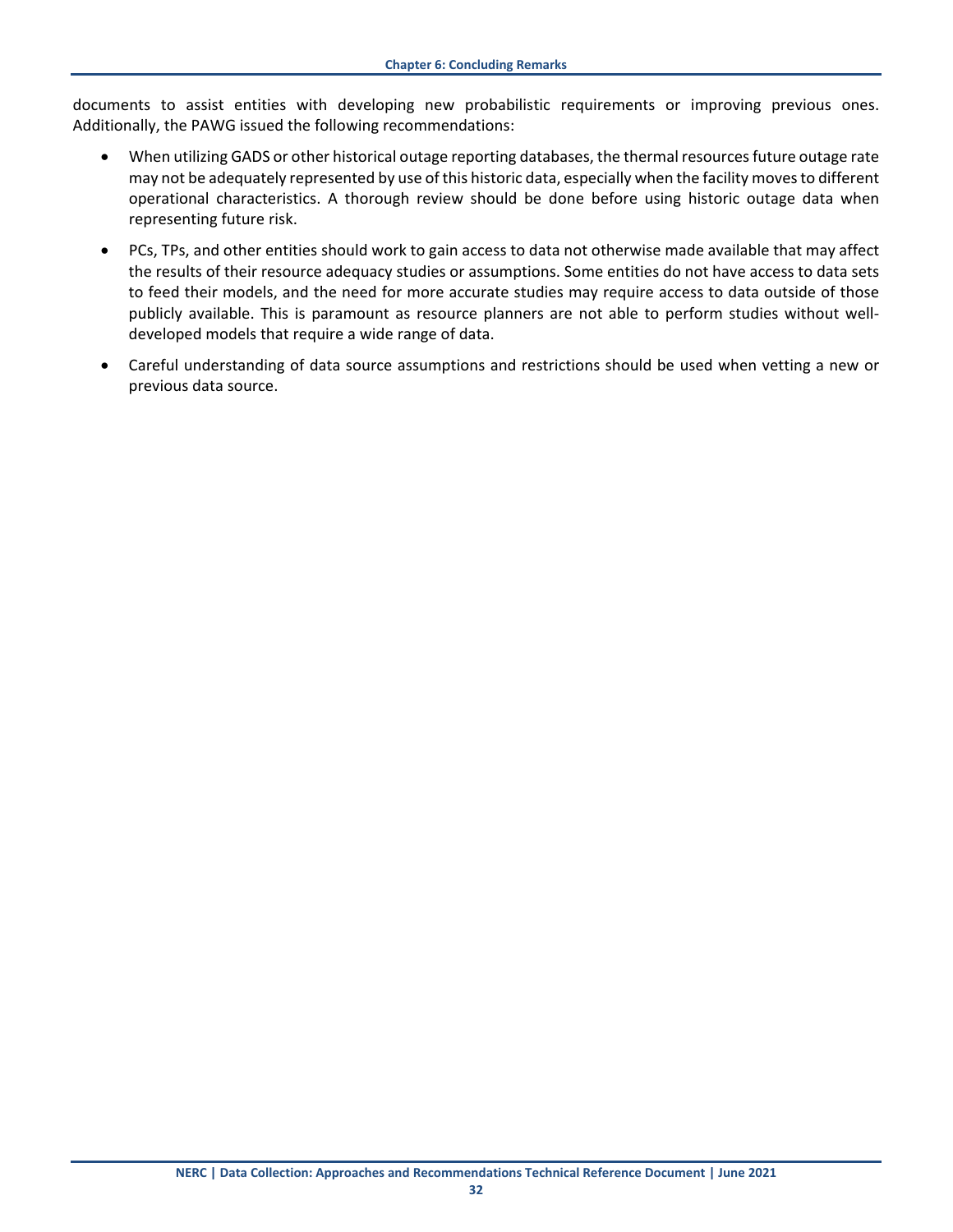# <span id="page-32-0"></span>**Appendix A: Overview of General Data Management**

In general, data used for study should be complete, of high quality, and representative of the equipment under study. As with many other modeling issues, there are times when the data is not always complete, does not follow the guidelines for data submission in the database, or is not accessible without supplemental agreements. This appendix covers some of the general considerations for vetting the data for use in the probabilistic study.

## **Keeping Data Aligned**

When the resource planner is merging many different sources of data or when dealing with large data sets, a few common procedures should be followed. Considering much of the data in probabilistic studies is based on a time series or has a time dependence (e.g., weather years), many of the processes deal with this type of alignment. Some general data alignment techniques for entities to consider are the following:

- Convert to a common time zone, including considerations for daylight savings time changes (if applicable)
- Utilize hourly trends to fill gaps in data, such as zeros and/or blank hourly values due to time zone conversions (These gaps should not be large in size, nor should they be frequent in the data source. [33](#page-32-1))
- Detect unit outliers in minimum and maximum daily, monthly, and annual peaks for possible data errors
- Determine the per-unit relationships between hourly values and the daily peaks throughout the years in order to detect anomalies
- Conduct benchmarking to similar data sets, such as, but not limited to, entity reported actual summer and winter peak demands for use in Regional Reliability Assessments<sup>[34](#page-32-2)</sup>

## **Common Sense Validation Checks**

Additionally, there are a few other common sense checks when preparing the data for use in a probabilistic study. This list is provided as an example, and other checks or metrics may exist for determining how trustworthy the data source is for providing information in a resource adequacy study. Examples of such checks are found in **[Figure A.1](#page-33-0)**.

<span id="page-32-1"></span><sup>&</sup>lt;sup>33</sup> For example, some data sets are not usable with more than 5% total data missing or when the largest gap of data is longer than 12 hours. These values will change depending on the data. In general, a resource adequacy study can fill these gaps; however, these two metrics should be considered when vetting a data source.

<span id="page-32-2"></span><sup>&</sup>lt;sup>34</sup> A common NERC approach for determining LFU uses the variance in year-over-year deltas of actual peak demand. For this reason, a good check is to compare these deltas from FERC 714 for particular entity or area with that of another data set.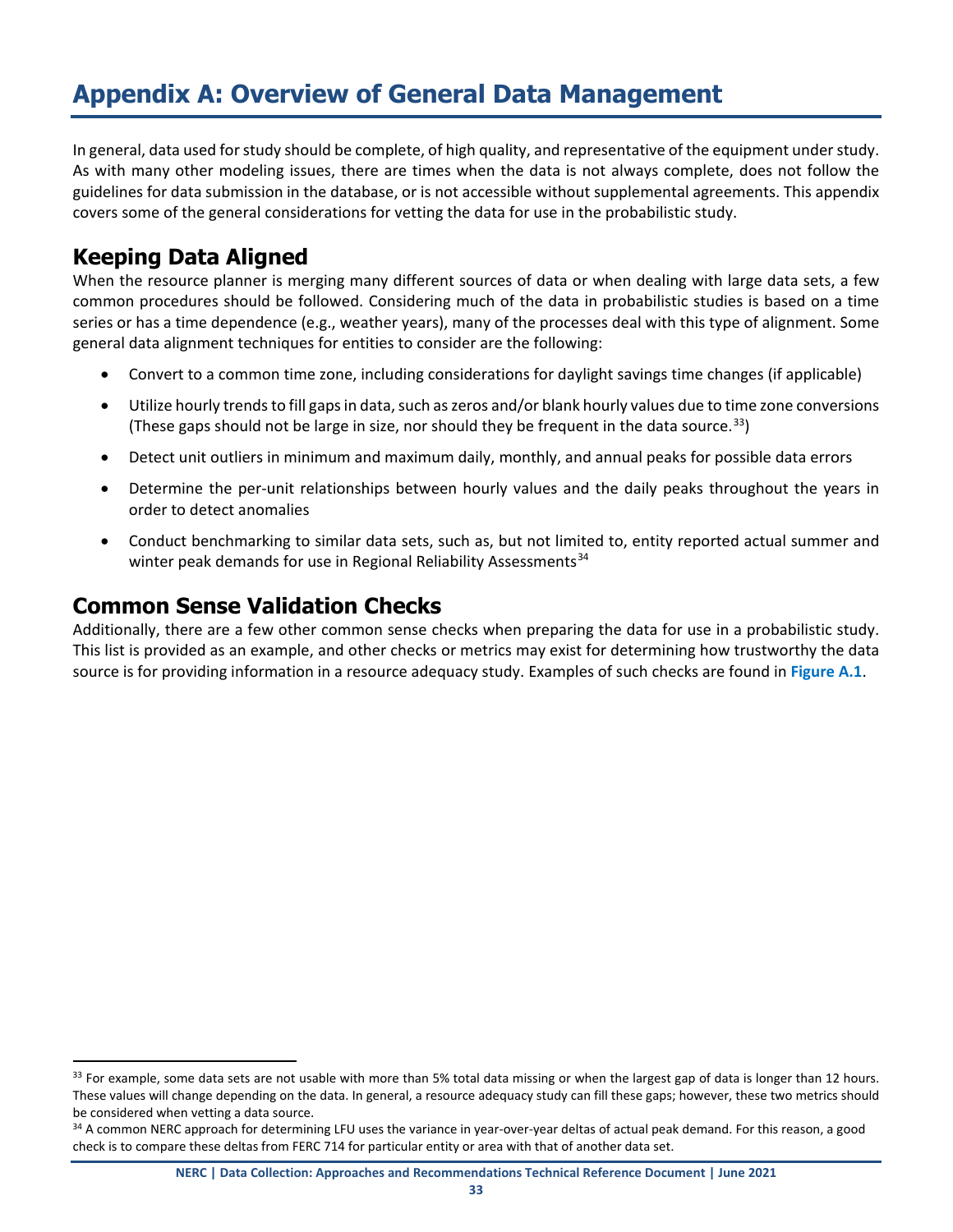

## **Figure A.1: Common Sense Checks for Data Validation**

## <span id="page-33-0"></span>**Data Retention for Future Studies**

Due to the large set of data required to gather for modeling resources in a resource adequacy study, it is preferable to store the data for use in future studies. For instance, the transmission system representation, once built, does not need to request the same level of information each time the model is updated; a notification of which elements, interfaces, or other equipment that have changes suffices. Additionally, outage data does not need to always be collected for the same period. The collection effort should be focused on the data that would supplement what has historically been collected. Because of the need to store the data for long periods, a data maintainer should be used to ensure that the data are not lost, corrupted, or otherwise changed between studies. Additionally, some data can be used for different studies that further increase the value of retaining large sets of data for probabilistic reliability studies.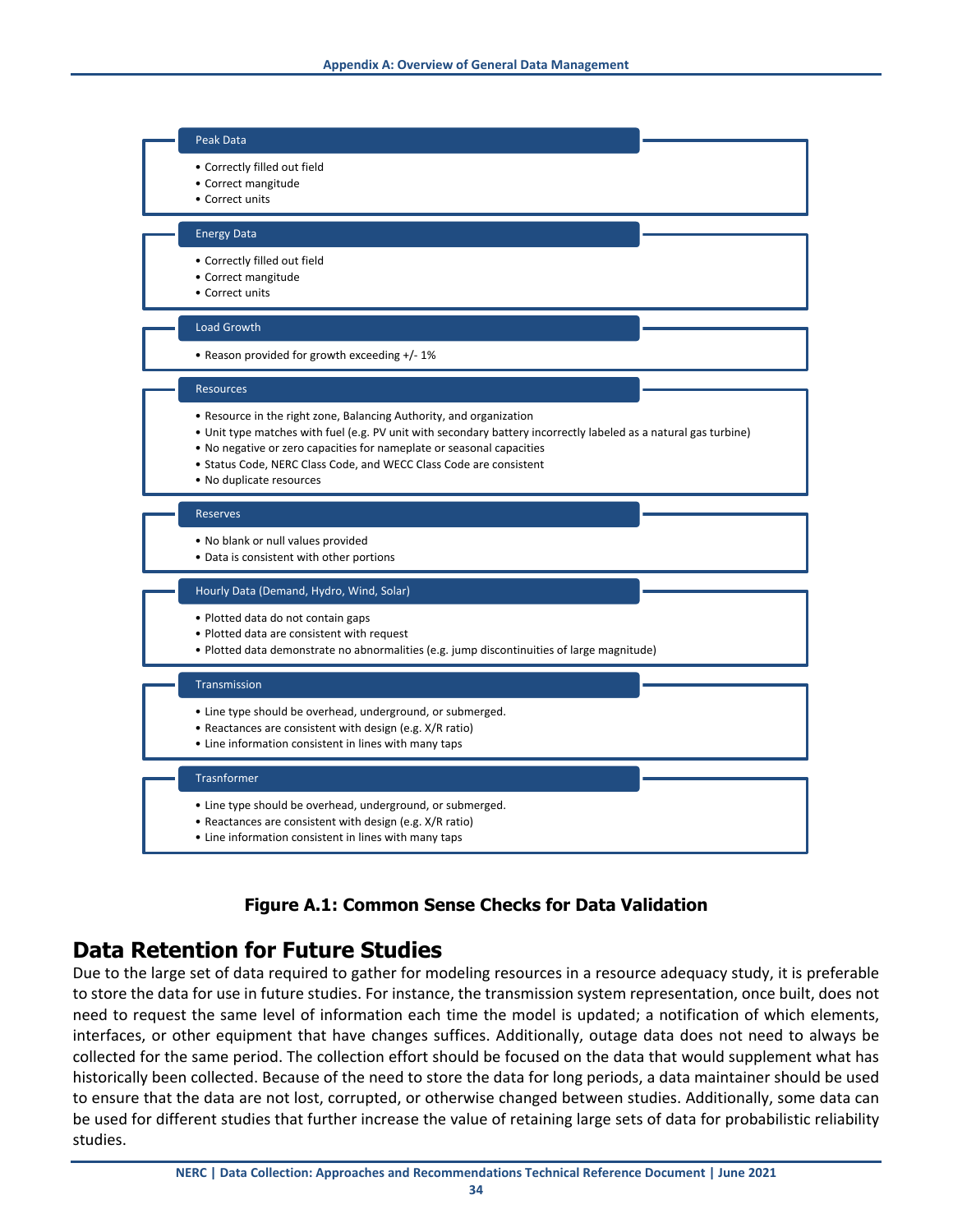# <span id="page-34-0"></span>**Appendix B: Example GADS Data Request Example Forms**

This appendix serves as an example of data forms for requesting GADS data from other entities. ERCOT has graciously provided the following two forms to provide clarity on some of the information in the chapters.

## **GADS Data Request Notice**

The following information is contained in ERCOT's GADS Data Request Notice and an example data, the form they send to other entities to request data that accompanies the notice. All content provided is to be used as an example for these requests and should be used only where appropriate.

**NOTICE DATE:** January 31, 2020

**NOTICE TYPE:** W-X013118-01 Operations

**SHORT DESCRIPTION:** Requested data for the Planning Reserve Study

**INTENDED AUDIENCE:** Resource entities

**DAY AFFECTED: April 1, 2020** 

**LONG DESCRIPTION:** ERCOT is conducting a capacity planning reserve study in 2020 that is mandated by the Public Utility Commission of Texas, as well as a loss-of-load study for the North American Electric Reliability Corporation (NERC). In order to accurately model historical thermal unit availability for both studies, ERCOT is requesting that resource entities extract certain unit-specific outage data from the NERC GADS for each of their thermal Generation Resources, and provide that data as instructed in the attached data submission form. ERCOT is requesting up to two Calendar Years (2018-2019) of GADS outage event and Equivalent Forced Outage Rate (EFOR) data for units that meet the following two criteria:

- A. GADS data was submitted to NERC for Calendar Year 2018. (Wind unit outage data uploaded to the NERC GADS Wind system is not to be included in the submission.)
- B. The thermal unit(s) are currently expected to be in operation, or could potentially be in operation, as of January 1, 2021.

The GADS data submissions are considered Protected Information under Nodal Protocols Section 1.3.1.1(q).

**ACTION REQUIRED:** Please return the attached data submission form and any accompanying data files, by April 1, 2020, via email to [ClientServices@ercot.com.](mailto:ClientServices@ercot.com)

**CONTACT:** If you have any questions, please contact your ERCOT Account Manager. You may also call the general ERCOT Client Services phone number at (512) 248-3900 or contact ERCOT Client Services via email at [ClientServices@ercot.com.](mailto:ClientServices@ercot.com)

**If you are receiving email from a public ERCOT distribution list that you no longer wish to receive, please follow this link in order to unsubscribe from this list:** [http://lists.ercot.com.](http://lists.ercot.com/)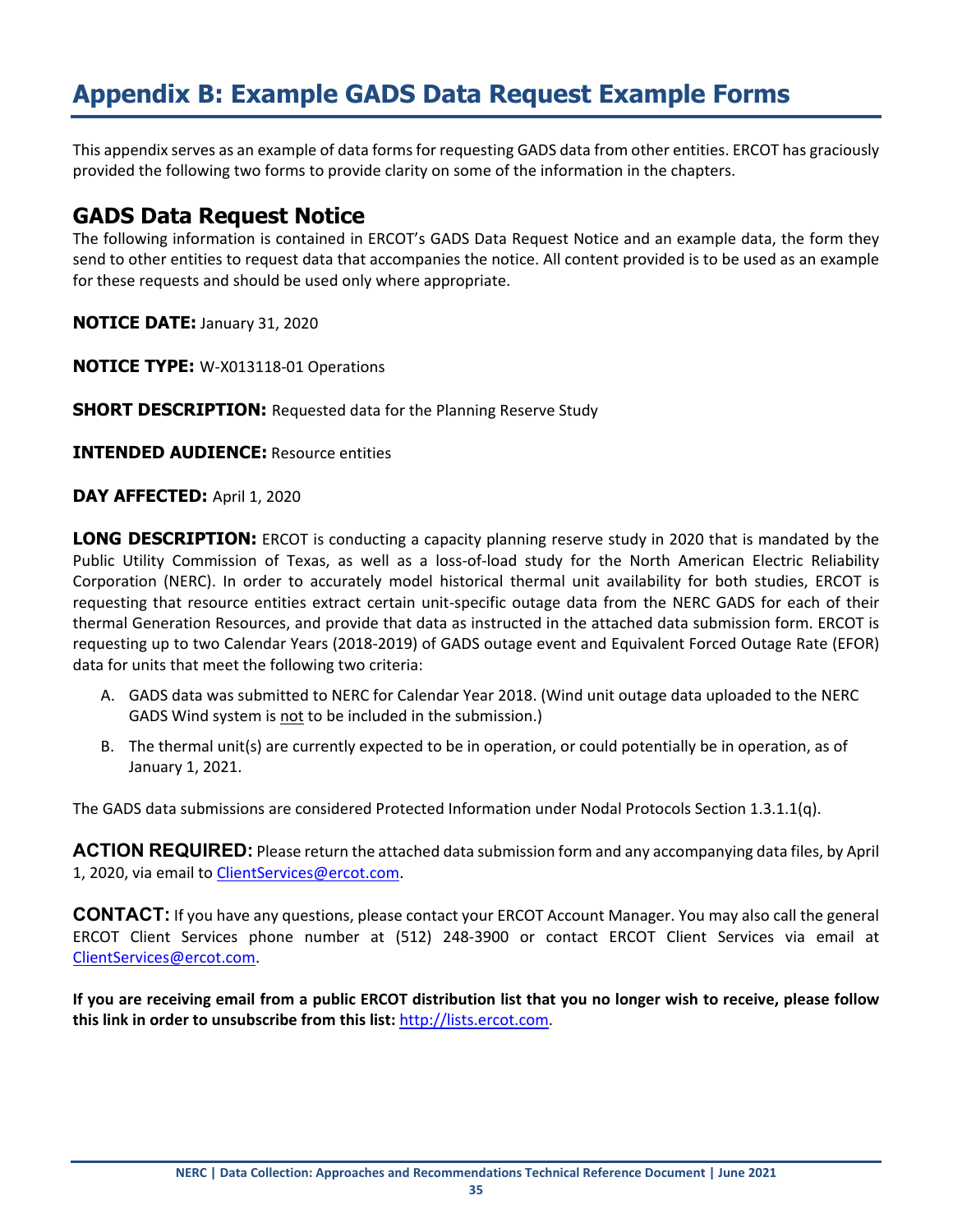## **GADS Data Submission Form**



## **REPORTING INSTRUCTIONS:**

- 1. An example GADS Data submission form ERCOT is required for all units that meet reference. Please use this as an example when improving or building similar GADS data requests. An important piece of the following two criteria:
	- a. GADS "Conventional" data was form is the capability to categorize the submitted for Calendar Year 2018; wind data to each utility, unit, and solar units reported do not need to be included event in your data submission.
	- b. The unit(s) are currently expected to be in operation as of January 1, 2021.
- 2. Data submittals are due no later than April 1, 2020.
- 3. In the shaded cells below, enter the contact order to feed the information for the preparer of into the data submission in case ERCOT staff has questions on the submitted GADS data probabilistic model.
- 4. The second and third tabs, named GADS\_Unit Outage Details and GADS\_EFOR, respectively, specify the GADS data elements to be reported for each thermal unit.
- 5. Provide the requested GADS data for Calendar Years 2018 and 2019, or for the subset of these years for which GADS data is available.
- 6. Resource Entities may submit the GADS data in separate files (one file for each tab) as long as the field names and ordering matches the two tabs. Although Excel files are preferred, text files (such as CSV) are acceptable.
- 7. This file, and any separate data files, should be sent in an email as attachments. The email address for the data submission is ClientServices@ercot.com.
- 8. This data submission is considered Protected Information under Nodal Protocols Section 1.3.1.1(q).
- 9. If the data file(s) is too large to be sent using email, a secure FTP file transfer will be arranged. Please send an email to ClientServices@ercot.com requesting a file transfer link.
- 10. Questions on the data form or submission process should be sent to ClientServices@ercot.com or your ERCOT Account Manager.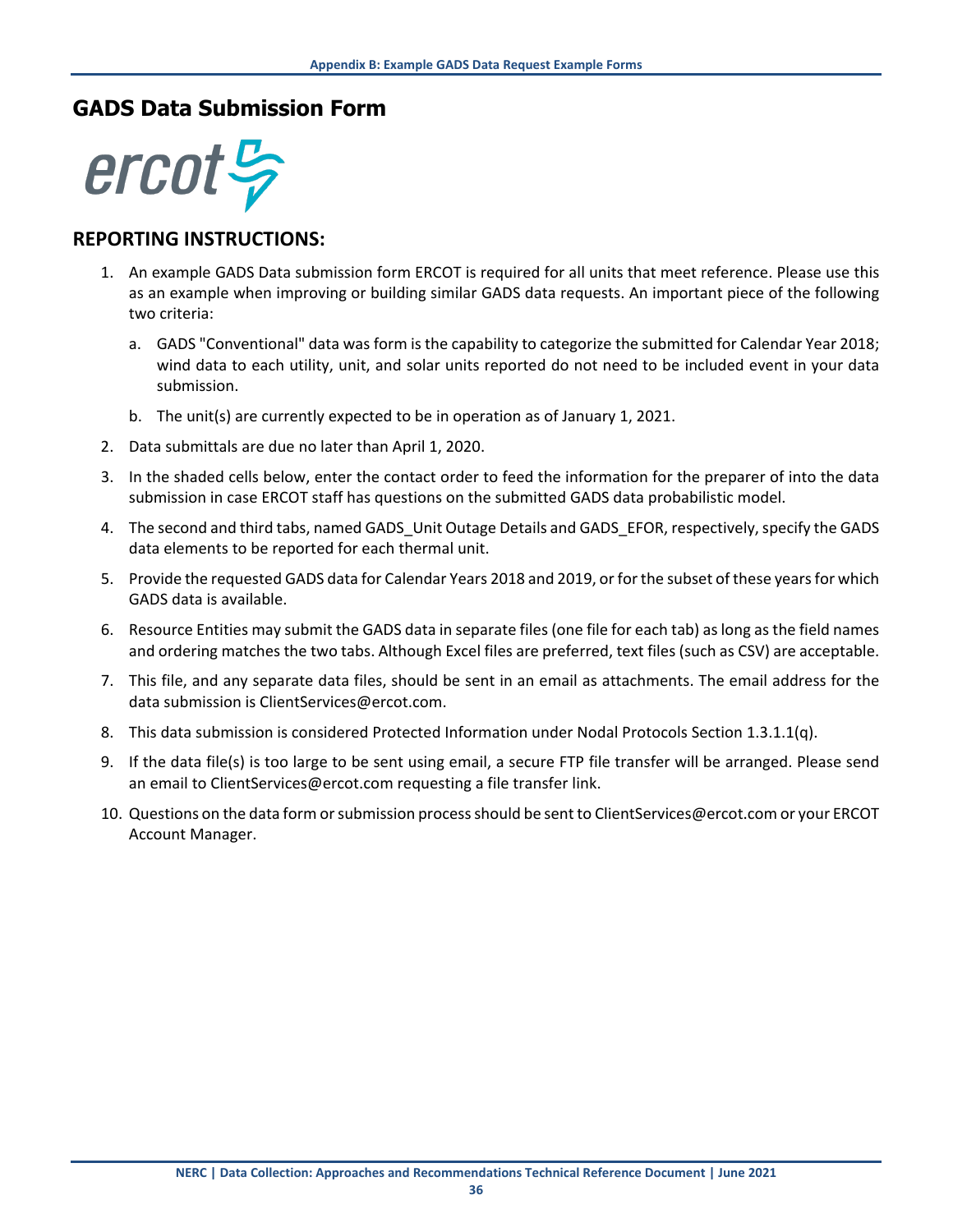

## **REPORTING INSTRUCTIONS:**

- 1. Data submission is required for all units that meet the following two criteria:
	- a. GADS "Conventional" data was submitted for Calendar Year 2018; wind and solar units reported do not need to be included in your data submission.
	- b. The unit(s) are currently expected to be in operation as of January 1, 2021.
- 2. Data submittals are due no later than April 1, 2020.
- 3. In the shaded cells below, enter the contact information for the preparer of the data submission in case ERCOT staff has questions on the submitted GADS data.
- 4. The second and third tabs, named GADS Unit Outage Details and GADS EFOR, respectively, specify the GADS data elements to be reported for each thermal unit.
- 5. Provide the requested GADS data for Calendar Years 2018 and 2019, or for the subset of these years for which GADS data is available.
- 6. Resource Entities may submit the GADS data in separate files (one file for each tab) as long as the field names and ordering matches the two tabs. Although Excel files are preferred, text files (such as CSV) are acceptable.
- 7. This file, and any separate data files, should be sent in an email as attachments. The email address for the data submission is ClientServices@ercot.com.
- 8. This data submission is considered Protected Information under Nodal Protocols Section 1.3.1.1(q).**Respondent Contact Information:**
- 9. If the data file(s) is too large to be sent using email, a secure FTP file transfer will be arranged. Please send an email to ClientServices@ercot.com requesting a file transfer link. Contact Person:
- 10. Questions on the data form or submission process should be sent to ClientServices@ercot.com or your ERCOT Account Manager.

## **GADS Data Submission Table Template**

The below text is a template supplied by ERCOT to fulfil the requests. This is provided for example purposes only.

Title: Telephone Number: Resource Entity Name: Email address:

| <b>Utility Code</b> | <b>Unit Code</b> | <b>Unit Name</b> | Year | <b>Event Type</b> | Start of<br>Event | End of<br>Event | <b>Net Available</b><br>Capacity | <b>Cause Code</b> | <b>Event Description</b> |
|---------------------|------------------|------------------|------|-------------------|-------------------|-----------------|----------------------------------|-------------------|--------------------------|
|                     |                  |                  |      |                   |                   |                 |                                  |                   |                          |
|                     |                  |                  |      |                   |                   |                 |                                  |                   |                          |
|                     |                  |                  |      |                   |                   |                 |                                  |                   |                          |
|                     |                  |                  |      |                   |                   |                 |                                  |                   |                          |